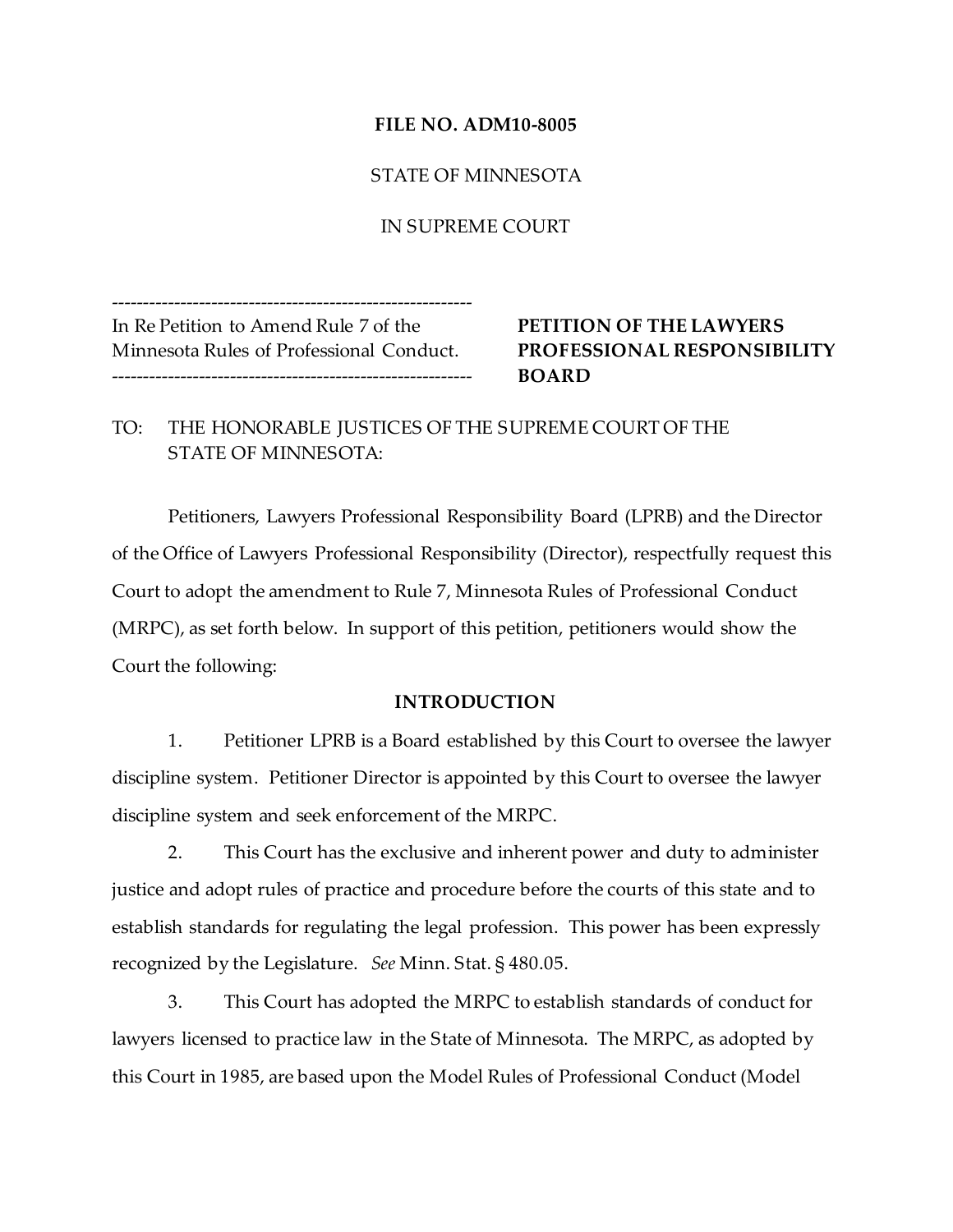Rules) published by the American Bar Association (ABA), as adapted and modified by the Court to conform to Minnesota standards and practices.

4. From time to time, the ABA has amended its Model Rules to adapt them to changing conditions and expectations in society and in the practice of law. When it has done so, petitioner LPRB has studied the amendments through its committee, and made recommendations to this Court on whether, and in what form, the amendments to the Model Rules should be incorporated into the MRPC. Petitioners have petitioned this Court to amend the MRPC to conform to changes in the Model Rules in 2003 and 2014. This Court has also amended the MRPC from time-to-time for good cause shown.

5. For the reasons set forth below, petitioners request this Court adopt the proposed amendment to Rule 7, MRPC, and the Comments thereto, as set forth in Attachment A.

#### BACKGROUND

6. In August 2018, the ABA amended Rule 7 of its Model Rules, which governs lawyer advertising and communications. The ABA significantly reworked Rule 7 of the Model Rules, eliminating what it believed were unnecessary provisions, and addressing changes in technology and the legal profession since the rule was first adopted. Following the ABA's amendments to Rule 7 of the Model Rules, petitioner LPRB's Rules Committee (LPRB Rules Committee) studied the amendments to determine whether to recommend that the LPRB petition the Court to amend Rule 7, MRPC, to conform to the ABA's amendments to Rule 7. The LPRB Rules Committee also considered the benefits of adopting Rule 7 of the Model Rules in its entirety, including any provisions not previously adopted by this Court when it adopted Rule 7, MRPC.

7. The LPRB Rules Committee also worked closely with the Minnesota State Bar Association (MSBA) and its Standing Committee on the Rules of Professional Conduct in considering adoption of Rule 7 of the Model Rules. Based on its review of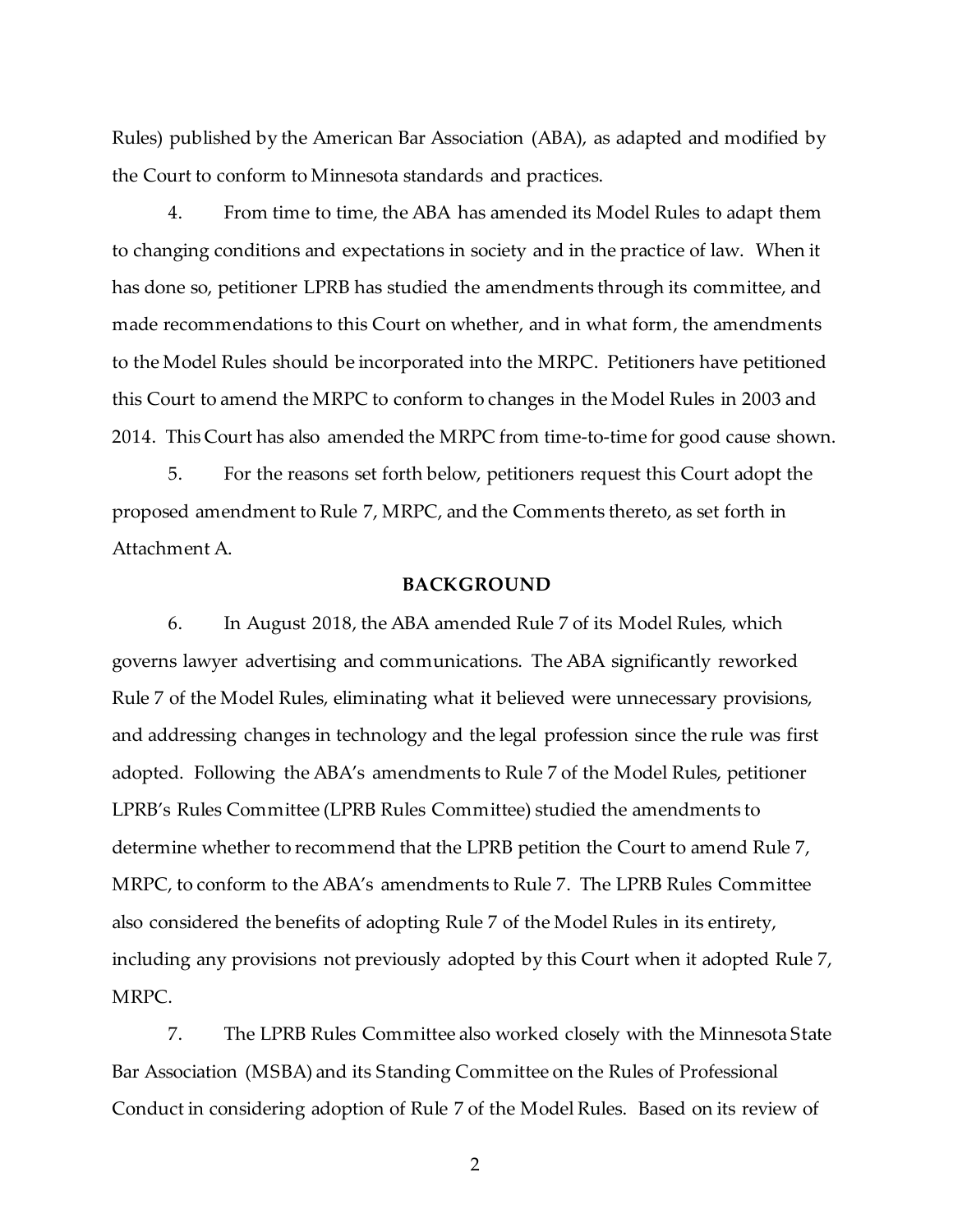the ABA amended changes to Rule 7 of the Model Rules, the Rules Committee and the MSBA determined that adoption of Rule 7 of the Model Rules would benefit the legal community by providing uniformity and clarity to Minnesota attorneys. The LPRB Rules Committee recommended that the LPRB petition the Court to adopt the amended Rule 7 and Comments thereto of the ABA Model Rules.

8. On April 26, 2019, the LPRB considered and approved amending Rule 7, MRPC, to conform to the ABA amendments, and voted in favor of authorizing the filing of this petition.

9. In June 2019, the MSBA Assembly met to consider the language in Rule 7.2(c) of the amended ABA Model Rules governing when attorneys may refer to themselves as "certified specialists." The MSBA Assembly voted to delete the words "certified as" in the first line of Rule 7.2(c) of the Model Rules, effectively prohibiting attorneys who are not certified from referring to themselves as specialists. This departed from the ABA amendments to the Model Rules, which allowed attorneys to refer to themselves as "specialist" based on years of experience, education and focus on a specialized practice, even if such attorneys were not certified. The MSBA otherwise agreed that all other provisions under the amended Rule 7 of the Model Rules and the Comments thereto should be adopted.

10. On September 27, 2019, the LPRB considered the MSBA Assembly's proposed amendment to Rule 7.2(c) of the Model Rules to delete the words "certified as." The LPRB preferred the broader language as set forth in the Model Rules and therefore reaffirmed its approval of adopting Rule 7 of the Model Rules in its entirety and without adjustments to Rule 7.2(c). The LPRB voted again to authorize the filing of this petition.

11. Consequently, the LPRB and the MSBA are concurrently filing separate petitions. While both urge this Court to amend Rule 7, MRPC, and the Comments thereto, to conform to Rule 7 of the Model Rules, the LPRB and the MSBA differ on the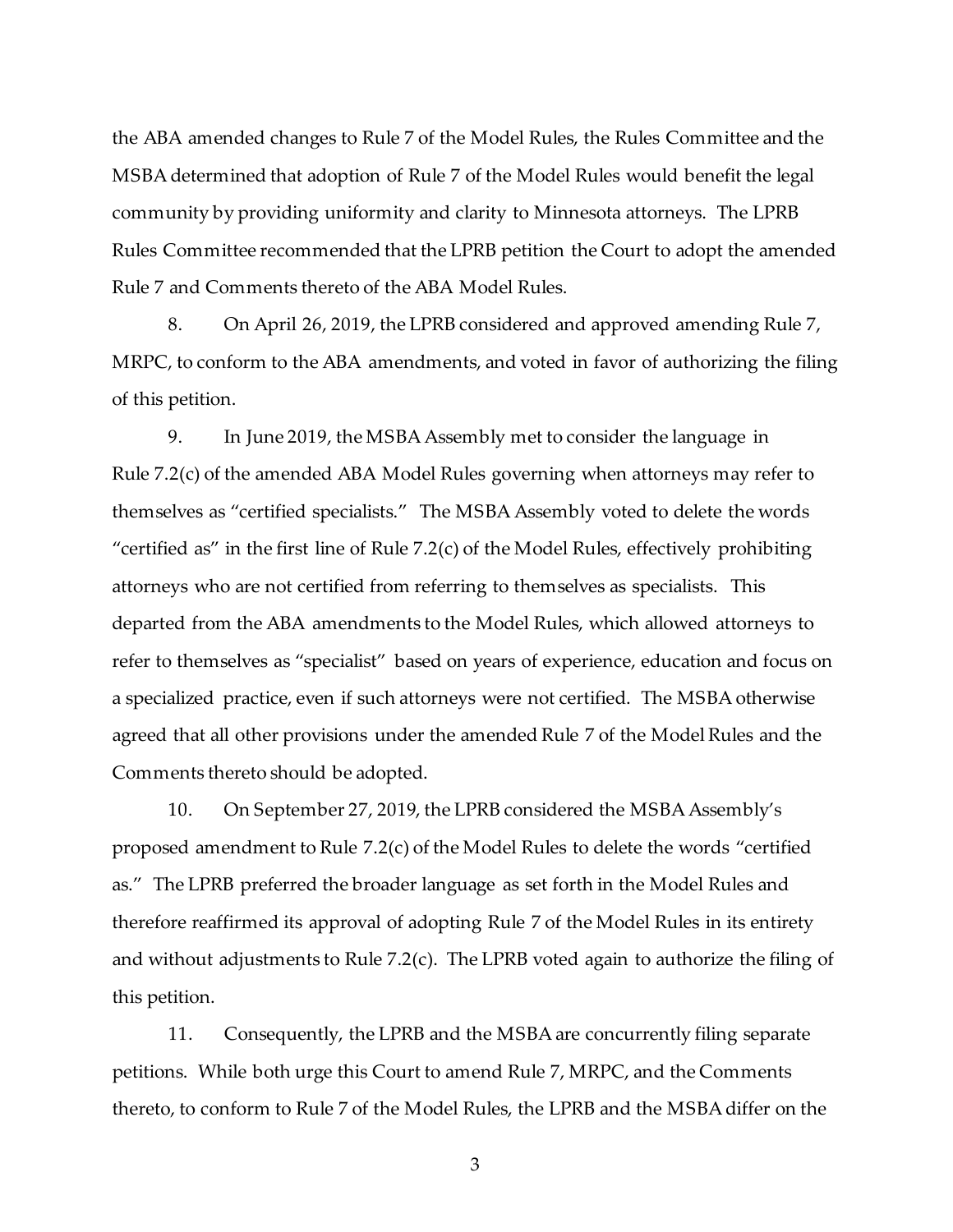single issue of completely adopting the language in Rule 7.2(c) of the Model Rules and the corresponding Comments.

#### THE NEED FOR THE AMENDMENTS

12. The practice of law has become increasingly complex in the years since the adoption of the Rule 7, MRPC, governing lawyer advertising and solicitation. The profession has experienced substantial growth in the number of law firms that practice on a national or global scale. Many local law practices are becoming absorbed into regional or national law firms. Clients often need legal services in multiple jurisdictions. Lawyers often find themselves competing for business with law firms from outside their own jurisdiction, and against providers outside the legal profession. The jurisdictions that have adopted complex, inconsistent and detailed advertising rules have effectively impeded lawyers' ability to expand their practices and thus potentially thwart clients' interests in obtaining needed services. The proposed rule amendments will free lawyers and clients from these constraints without compromising client protection.

13. One objective of changing Rule 7, MRPC, to conform to the ABA Model Rules, is to harmonize and simplify the advertising and client communication rules by offering a level of uniformity. Rule 8.5(a), MRPC, grants this Court jurisdiction over Minnesota lawyers regardless of where misconduct may occur. The Court is also empowered to regulate lawyers licensed in other jurisdictions if those lawyers provide or offer to provide legal services in Minnesota. Rule 8.5(b), MRPC, provides that depending on the circumstances, the choice of law may include the Rules of Professional Conduct in this jurisdiction or other jurisdictions. Changes in the legal profession, including an increasing multijurisdictional practice and the potential need to apply the rules of numerous jurisdictions, make uniformity in rules that govern advertisement and solicitation increasingly necessary to ensure and encourage compliance and consistent enforcement.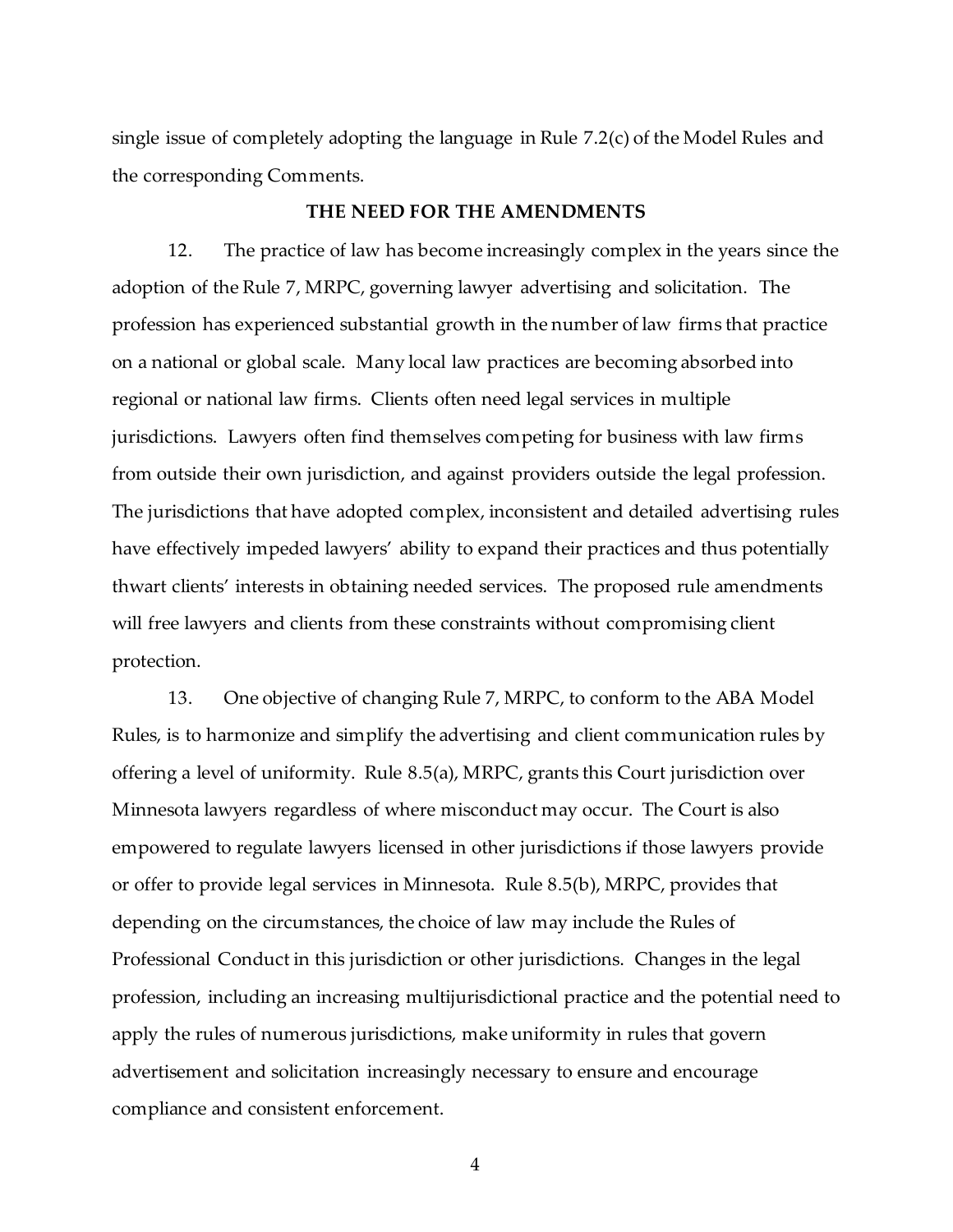14. The updated rules on advertisement also cover the changes in how lawyers advertise and solicit since Rule 7, MRPC, was first adopted. Changes in technology, particularly the advent and increased use of social media, have enabled clients and lawyers to find and communicate with each other in various new ways. The proposed amendments aim to address the changes that have emerged in an ever-evolving technology-based world, while continuing to protect the public. For example, lawyers are no longer limiting themselves to traditional ads or direct mailing campaigns to market their services; the practice is seeing an increase in the use of social media, such as blogs, websites, Twitter, Facebook, and LinkedIn, to advertise and market an attorney's services. As the use of social media to advertise and market has become the new norm across all industries, the public has also become more savvy about the use of social medial as an advertising tool. These proposed amendments to Rule 7 are necessary to address the impact changes in technology and the digital age have had on how lawyers now market themselves to solicit business.

15. The proposed amendments also address the trends in the development of First Amendment law and antitrust law that disfavor regulation of truthful communication about the availability of professional services. For over 40 years, the federal courts have recognized that lawyer advertising is commercial speech protected by the First Amendment. See Bates v. Arizona, 433 U.S. 350 (1977) (establishing attorneys' First Amendment right to advertise as commercial speech, but supporting state regulation of attorney advertising that is false, deceptive or misleading).

16. Since Rule 7 of the Model Rules was first adopted, more recent cases have emerged, questioning the constitutionality of state regulations that are overly broad and impede upon an attorney's commercial speech rights. Rules that broadly restrict the ability of lawyers to truthfully communicate information about their qualifications and their practices have been successfully challenged as infringement on speech. See Alexander v. Cahill, 598 F.3d 79 (2nd Cir. 2010) (held New York's regulation to be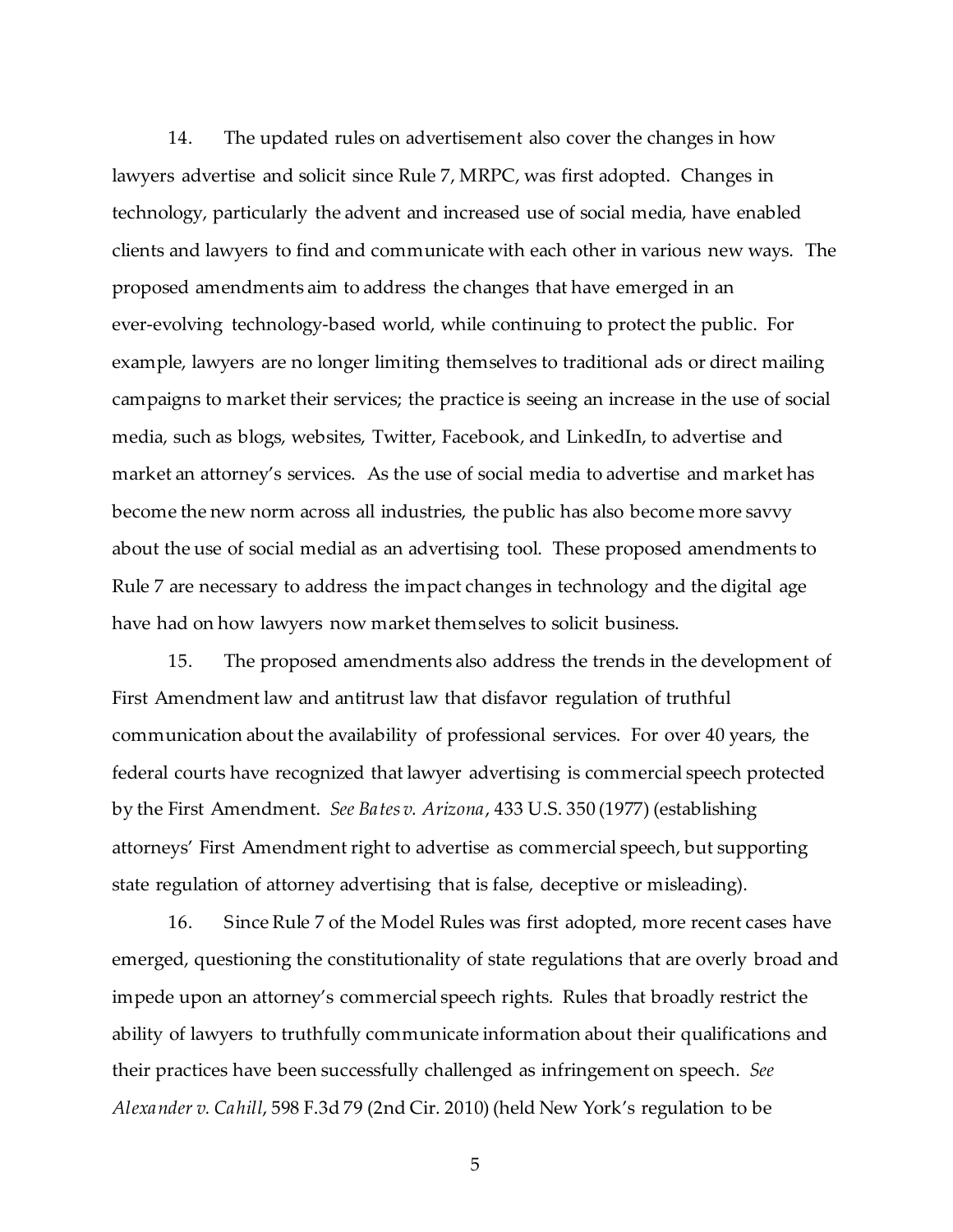unconstitutional as a categorical ban that prohibited the use of the irrelevant attention-getting techniques unrelated to attorney competence); Public Citizen, Inc. v. Louisiana Attorney Disciplinary Bd., 632 F.3d 212, 229 (5th Cir. 2011) (held Louisiana's revised attorney advertising rule improperly infringed on commercial speech rights because restrictions were overly broad and failed to apply least restrictive means to protect the government's interest); Searcy v. Florida Bar, 140 F. Supp. 3d 1290, 1299 (N.D. Fla. 2015) (enjoining the Florida Bar from enforcing its rule requiring an attorney to be board certified before advertising expertise in an area of law). The amendments to Rule 7 should be adopted to eliminate overly broad and unnecessary restrictions on speech, thereby limiting the risk of a constitutional challenge to Rule 7, MRPC.

17. The amended Rule 7 also addresses antitrust concerns stemming from overreaching limits on attorney advertisement. For nearly 20 years, the Federal Trade Commission (FTC) has actively opposed lawyer regulation where such regulations would restrict consumer access to factually accurate information regarding the availability of lawyer services. The FTC has reminded regulators in Alabama, Arizona, Florida, Indiana, Louisiana, New Jersey, New Mexico, New York, Ohio, Tennessee, and Texas that overly broad advertising restrictions may reduce competition, violate federal antitrust laws, and impermissibly restrict truthful information about legal services. Adoption of Rule 7 of the ABA Model Rules is necessary to eliminate potential antitrust claims that may be raised under the current Rule 7, MRPC, by removing overly broad restrictions.

18. Petitioners recommend adoption of the proposed amended rule because doing so will balance the dual objectives of protecting clients from false and misleading advertising, while avoiding constitutional challenges of infringement on commercial speech. The amended rule will also increase consumer access to accurate information about the availability of legal services by freeing lawyers to use expanding and innovative technologies to communicate the availability of legal services. Finally, by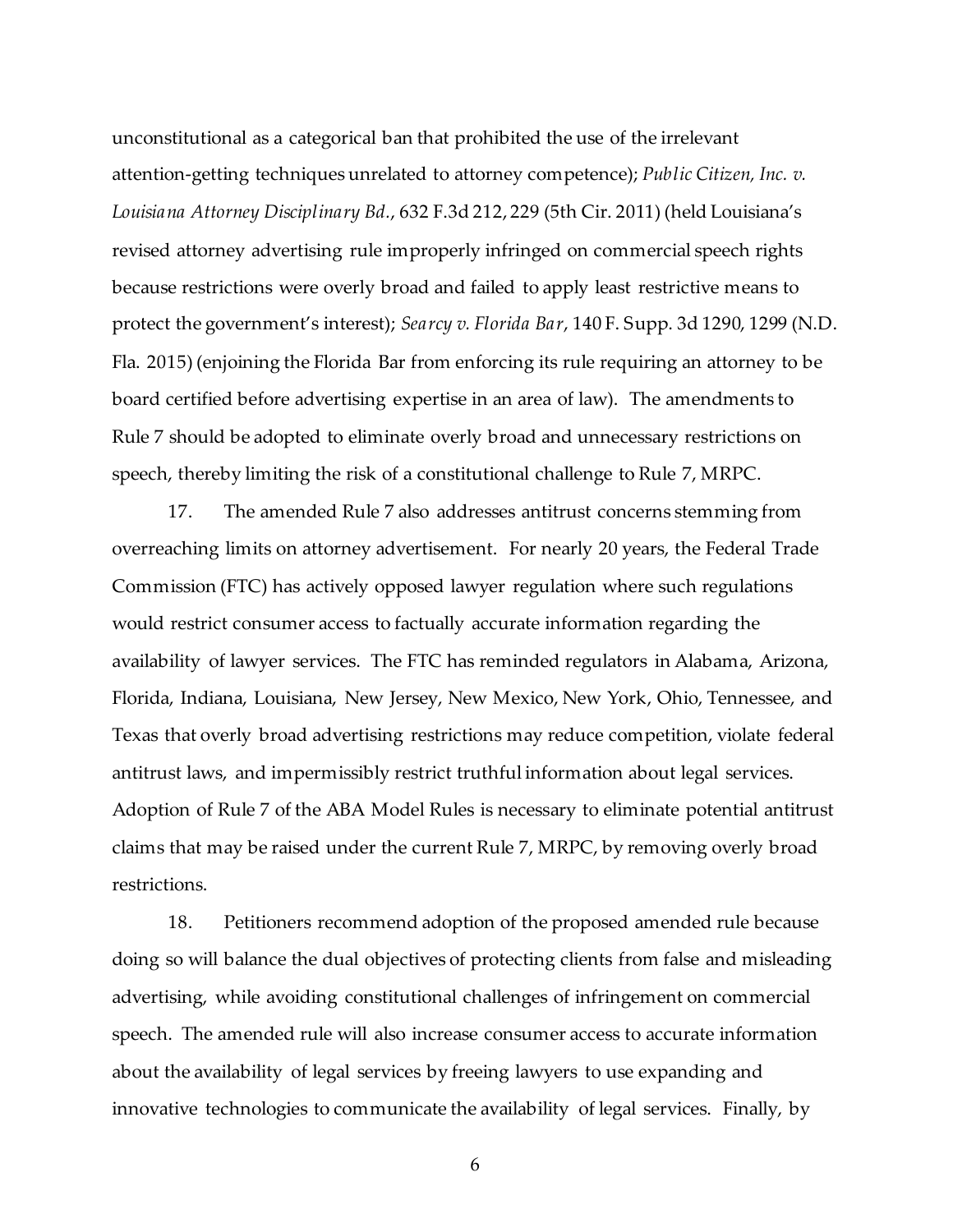providing uniformity, amending Rule 7, MRPC, will allow for better understanding and clarification of the rule, which will promote compliance and consistent enforcement.

## BRIEF SUMMARY OF THE PROPOSED AMENDMENTS

19. The following are the principal changes to Minnesota's current Rule 7, MRPC, to conform with the amended ABA Model Rules, which petitioners recommend this Court adopt:

- a. Rule 7.1: Communications Concerning a Lawyer's Services.
	- Principal changes to this subsection are to the Comments, which are amended to address all false and misleading communications inclusive of specific false and misleading communications previously addressed in subsection 7.5, which the ABA amended Model Rules eliminate.
- b. Rule 7.2: Advertising.
	- Permits nominal "thank you" gifts under certain conditions as an exception to the general prohibition against paying for recommendations;
	- Permits the use of a "qualified referral service";
	- Adds to this section "certified specialist" language from the deleted Rule 7.4(d) and amends provision to permit lawyers who, by means of experience, specialized training, or education, have attained special competence in a field of law, to state that they are specialists or specialize in that field of law.
- c. Rule 7.3: Solicitation of Clients.
	- Defines solicitation as "a communication initiated by or on behalf of a lawyer or law firm that is directed to a specific person the lawyer knows, or reasonably should know, needs legal services in a particular matter and that offers to provide, or reasonably can be understood as offering to provide, legal services for that matter";
	- Removes the requirement that all solicitations clearly and conspicuously include the words "Advertising Material," but continue to prohibit targeted mailings that are misleading, involve coercion,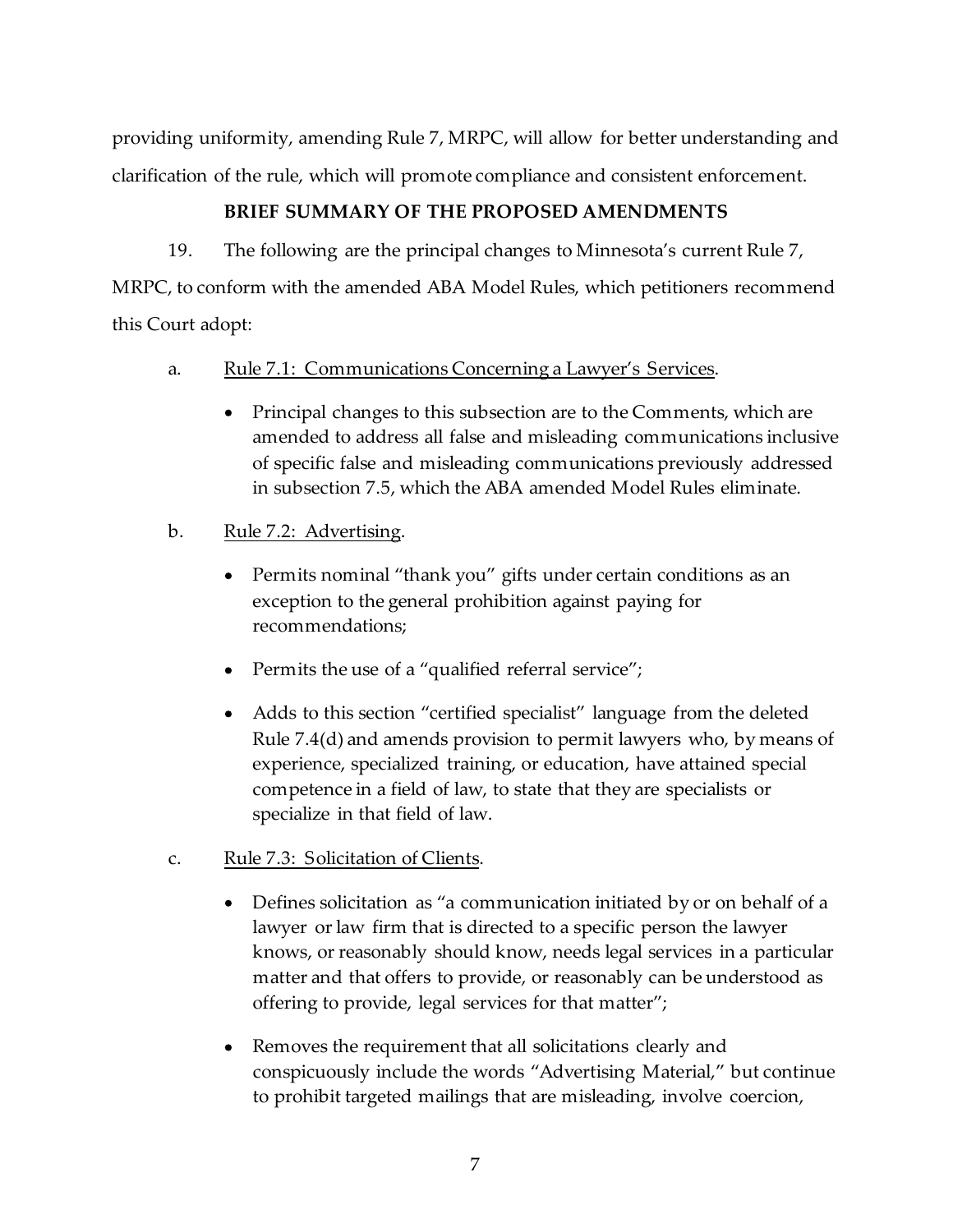duress or harassment, or that involve a target of the solicitation who has made known to the lawyer a desire not to be solicited;

Adds provision specifying that the rule does not prohibit communications authorized by law or ordered by a court or other tribunal.

#### d. Rule 7.4: Communication of Fields of Practice and Certification.

- Eliminates this subdivision as it relates to communication of fields of practice such as patent and admiralty; addresses false or misleading communications about the same in the amended comments to Rule 7.1, which prohibits false or misleading communication about a lawyer's services;
- Retains an amended "certified specialist" provision of this rule, but moves it to Rule 7.2.
- e. Rule 7.5: Firm Names and Letterheads.
	- $\bullet$ Eliminates this subdivision concerning firm names and letterheads; addresses false or misleading communications about this in the amended comments to Rule 7.1, which prohibits false or misleading communication about a lawyer's services.

## DISCUSSION OF THE PROPOSED AMENDMENTS

#### Rule 7.1: Communications Concerning a Lawyer's Services.

20. Rule 7.1 remains unchanged under the amended Model Rules (see Attachment B). The principal changes in Rule 7.1 are in the Comments, which clarify and expound on false and misleading communications in lawyer advertising as well as address potential false and misleading communications formerly covered under the deleted Rule 7.5. Those changes to the comments are as follows:

- a. Comment [2] to Rule 7.1 is amended to clarify that truthful information may be misleading if consumers are led to believe that they must act when, in fact, no action is required.
- b. Comment [3] to Rule 7.1 is amended to replace "advertising" with "communication" to make the Comment consistent with the title and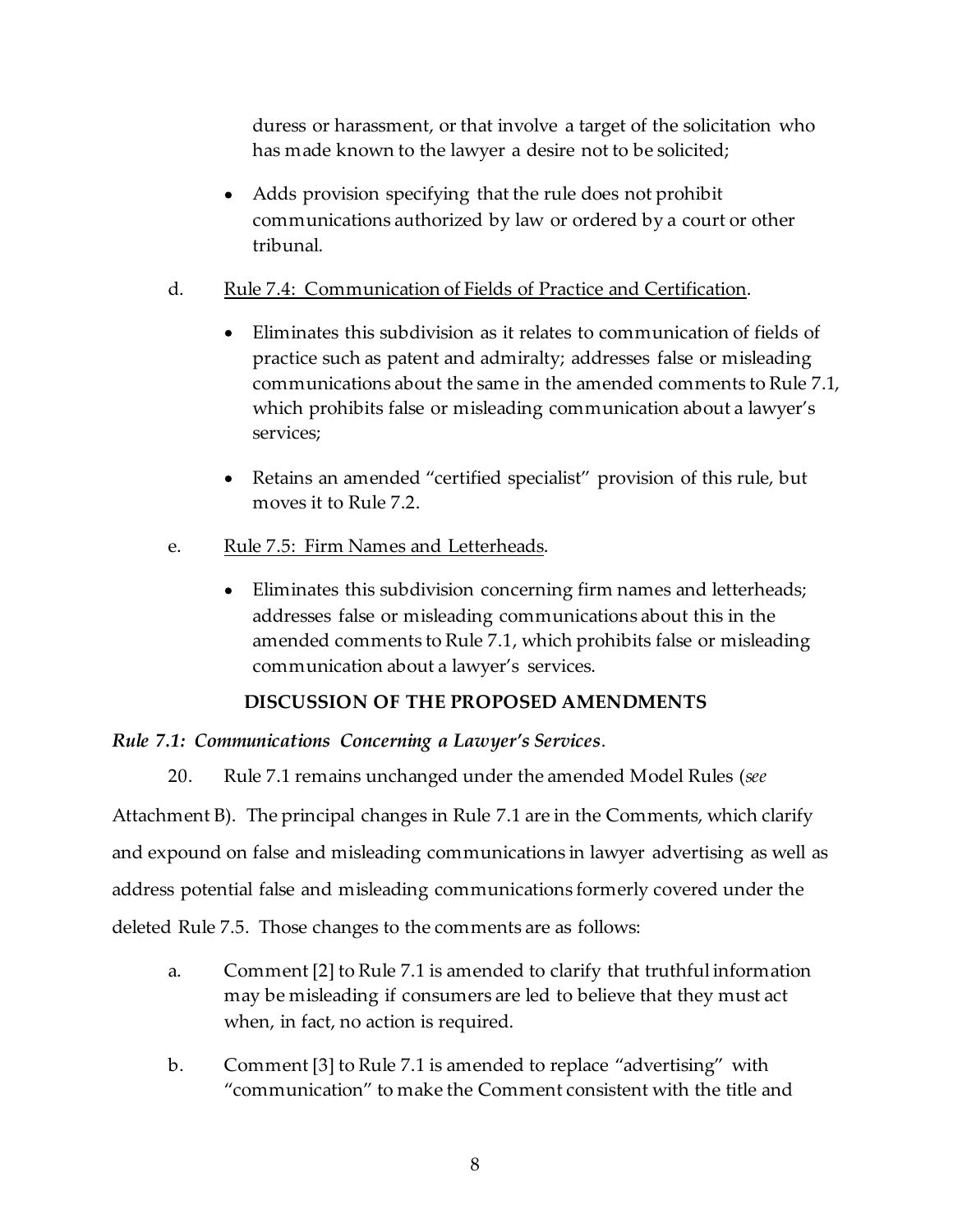scope of the rule. The amendment expands the guidance in current Comment [3] by clarifying that an "unsubstantiated claim" may also be misleading.

- c. Comment [4] to Rule 7.1 is updated to also reference Rule 8.4(c), MRPC, which prohibits dishonest, fraudulent, deceptive, or misleading conduct. This is added to the Comment's current reference to Rule 8.4(e), MRPC, which addresses misconduct in stating or implying an ability to influence government entities or officials.
- d. Comments [5] through [8] have been added to incorporate the black letter concepts from the current Rule 7.5, which has been eliminated under the amended Model Rule. The current Rule 7.5, MRPC, addresses specific prohibitions regarding misleading communications in firm names and letterhead. Because the provisions of current Rule 7.5 are merely examples of possibly misleading communications, those concepts are already addressed by the black letter of Rule 7.1 and, therefore, presented as examples of misleading communication in the Comments to Rule 7.1. This change streamlines Rule 7 by eliminating redundancy or unnecessary language that may cause confusion.

Petitioners recommend adopting the above changes to Rule 7, MRPC, to conform to the

ABA Model Rule.

#### Rule 7.2: Specific Rules on Advertising.

21. Under the amended Model Rules, all specific rules for advertising were consolidated in Rule 7.2 (see Attachment C). The rule was amended to namely address constitutional speech concerns, changes in advertising due to media changes, and to consolidate sections that were removed under the amended rule into this subsection. Petitioners recommend the following changes to Rule 7.2, MRPC, to conform to the ABA Model Rule:

a. The amendment expands the means by which a lawyer may communicate about the lawyer's services to include through "any media." This change recognizes the expansive and ever-evolving ways technology allows attorneys to advertise, solicit and communicate about their services. Such means of communication are no longer limited to "written, recorded or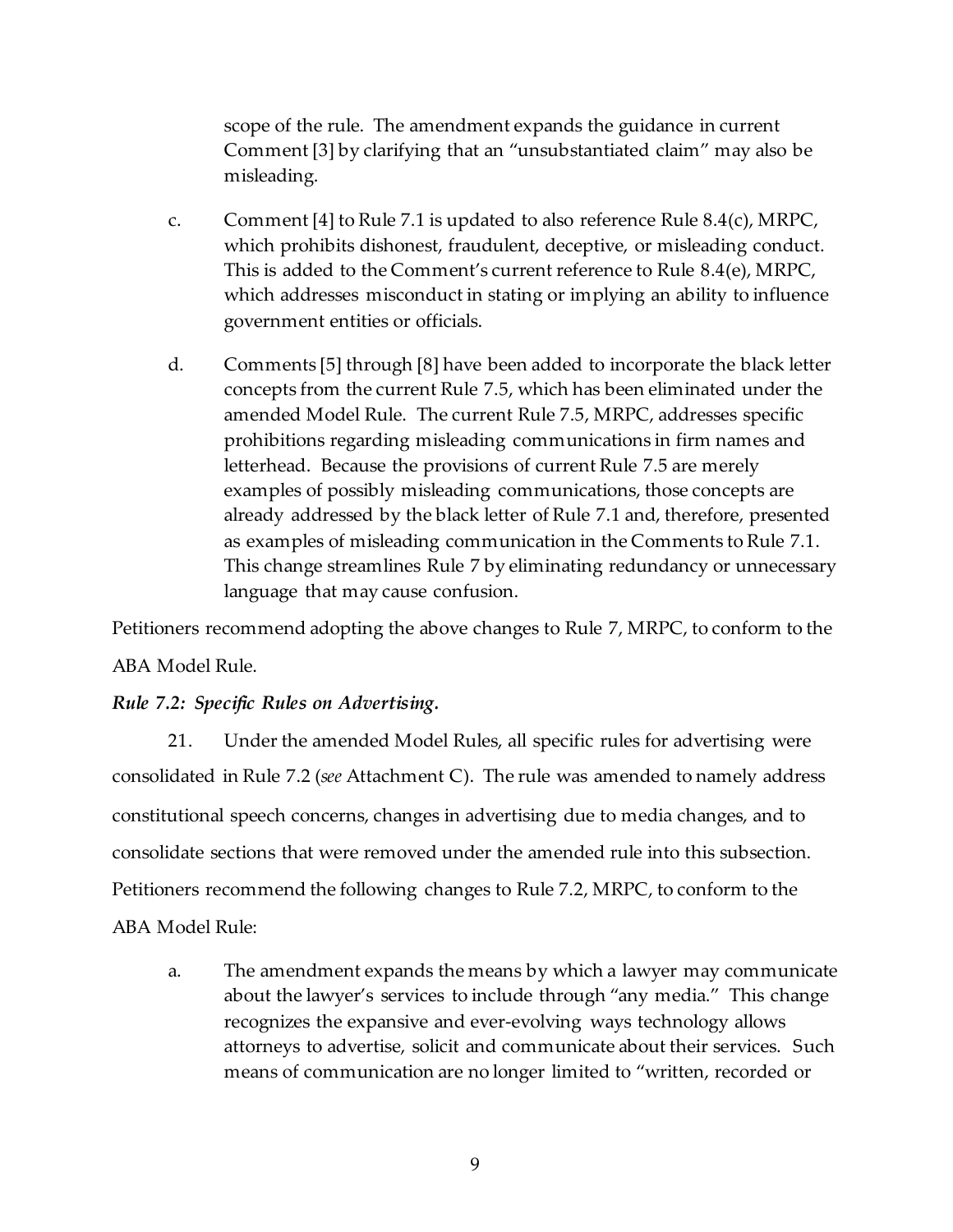electronic communications" contained in the previous Model Rule and the current Rule 7.2, MRPC.

- b. Adoption of the amended Rule 7.2 and the Comments thereto would eliminate current Comments [1] and [3]. The reason for elimination of these Comments is that they provide no additional guidance to lawyers in fulfilling their ethical obligations and because advertising is constitutionally protected speech that needs no additional justification.
- c. Amended Comment [2] is updated to explain that the term "recommendations" does not include directories or other group advertising in which lawyers are merely listed by practice area. Amended Comment [3] clarifies that lawyers who advertise on television and radio may compensate "station employees or spokespersons" as reasonable costs for advertising. These costs are well in line with other ordinary costs associated with advertising that are listed in the Comment, i.e., "employees, agents and vendors who are engaged to provide marketing or client development services."
- d. Adopting the ABA Model Rule would change Rule 7.2(b)(2), MRPC, to permit lawyers to use a "qualified lawyer referral service" in addition to a not-for-profit lawyer referral service. Petitioners find no reason to object to adopting these changes to Rule 7, MRPC, to conform to the ABA Model Rule.
	- i. While this provision is not new to the Model Rules and was not a part of the recent amendments, in order to conform Rule 7, MRPC, to the ABA Model Rule, this change to Rule 7.2(b)(2) and the corresponding Comment [6] should be adopted.
	- ii. The proposed Comment [6] is amended to define "qualified referral services" as "one that is approved by an appropriate regulatory authority as affording adequate protections for the public. See, e.g., the American Bar Association's Model Supreme Court Rules Governing Lawyer Referral Services and Model Lawyer Referral and Information Service Quality Assurance Act."
	- iii. Petitioners request that Comment [6] to Rule 7.2(b)(2) also be amended to specify that in order for a referral service to be considered "qualified," it must obtain certification to use the ABA Lawyer Referral Logo and Tagline. This will provide clarification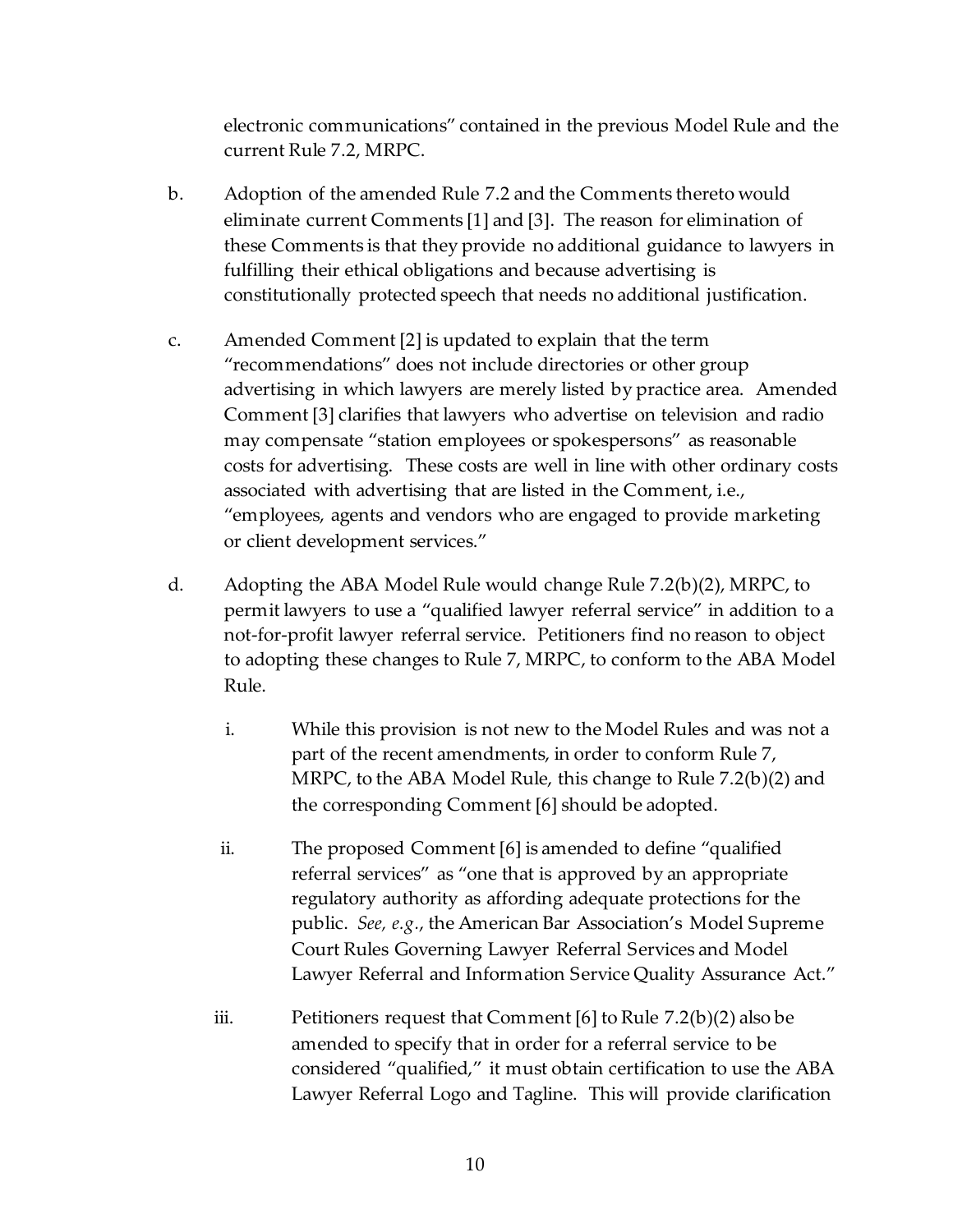and guidance to Minnesota lawyers and lawyer referral services as to what it means to be "approved by an appropriate regulatory authority" to be considered a "qualified referral service."

- iv. In order to receive authorization to use the ABA Lawyer Referral Logo and Tagline, a referral service must undergo an application process that requires it to demonstrate that it is: (1) consumer-oriented; (2) provides unbiased referrals to lawyers with appropriate experience in the subject matter of the representation; and (3) affords other client protections, such as complaint procedures or malpractice insurance requirements. Only after approval by the ABA can a referral service obtain authorization to use the ABA Lawyer Referral Logo and Tagine.
- v. Defining "qualified referral services" as such will allow the Director to ensure only vetted referral services that meet the ABA Model Rules for qualified referral services meet the definition of "qualified" without adding additional administrative burdens to the Director.
- e. The amended Rule 7.2(b) continues the existing prohibition against giving "anything of value" to someone for recommending a lawyer. The new amended rule, however, adds a new subdivision (b)(5) that contains an exception to the general prohibition against paying for referrals. Petitioners have no objections to adopting these changes to Rule 7, MRPC, to conform to the ABA Model Rule.
	- i. This subsection permits lawyers to give a nominal gift to acknowledge a referral—a "thank you" to the person who referred a client to the lawyer. The new provision clearly states that such a nominal gift is permissible only where not expected as payment for a recommendation of the lawyer's services.
	- ii. New Comment [4] expounds on what is considered nominal, including ordinary social hospitality. It also clarifies that a gift may not be given based on an agreement to receive referrals or to make future referrals. This concept is further supported by the addition of "compensate" and "promise" in Rule 7.2(b), which emphasizes these limitations: the thank you gift cannot be promised in advance and must be no more than a token item, i.e., not "compensation."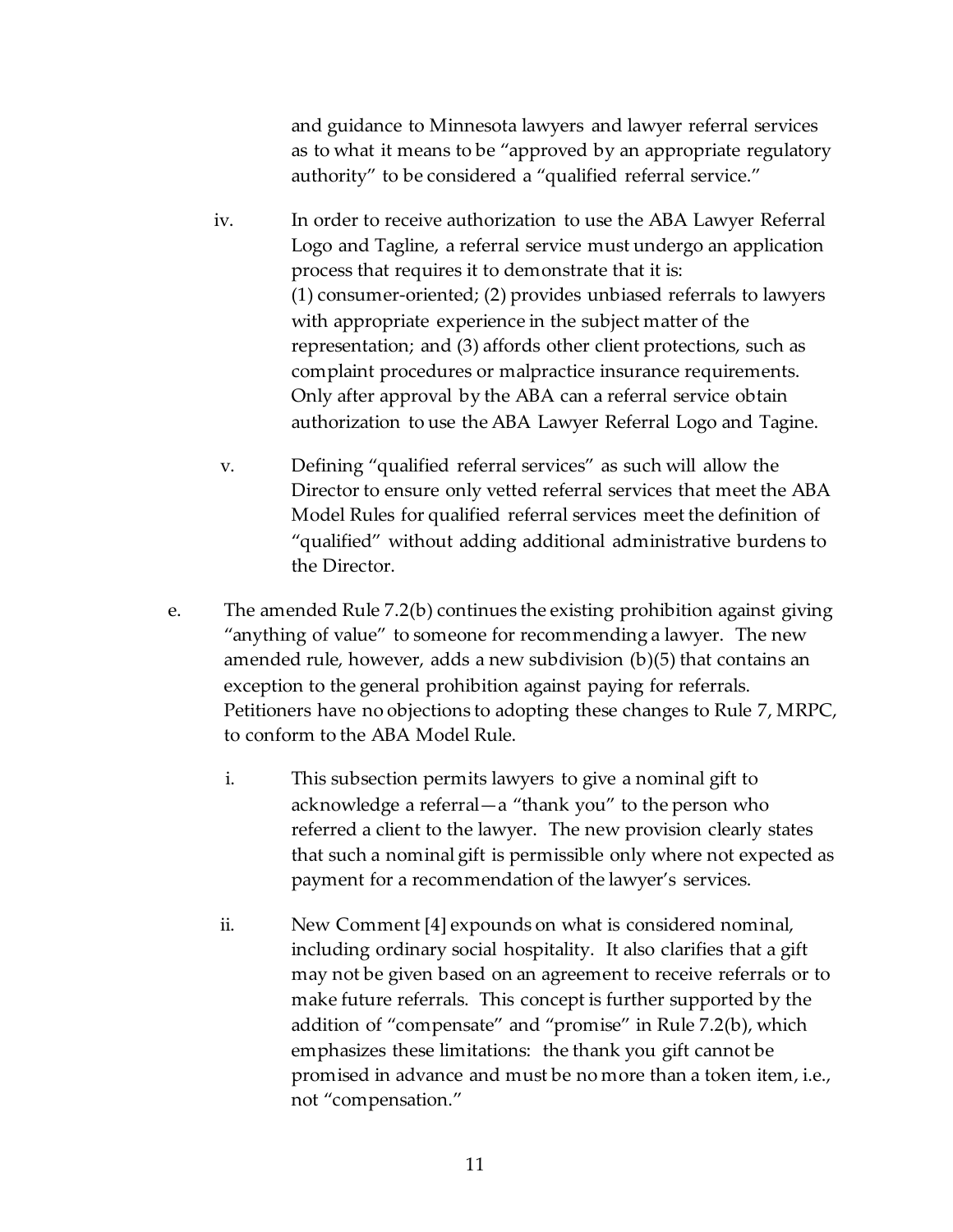- iii. The proposed additions acknowledge the reality that lawyers frequently give small tokens of appreciation after receiving a referral, and these tokens are neither intended to be a "payment" for the referral nor likely to induce future referrals. Neither is the behavior likely to result in the evils intended to be addressed by the rule: that referral sources might interfere with the independent professional judgment of the lawyer, interject themselves into the lawyer-client relationship, or engage in prohibited solicitation to gain more referrals for which they might be paid. Such token acknowledgements are common in other services industries.
- f. The proposed amendment adds to Rule 7.2 a subsection (c), concerning when lawyers may refer to themselves as a certified specialist. This provision was previously under Rule 7.4(c)(1) and (2), which has been removed (along with the rest of Rule 7.4) under the amended Model Rule, and moved to Rule 7.2 under subsection (c).
	- i. As amended by the ABA, adoption of Rule 7.2(c) of the Model Rules would now allow attorneys to refer to themselves as "specialist" in a particular field of law – without the need for certification – based on the lawyer's experience, specialized training, or education.
	- ii. This change avoids potential speech restriction claims by removing an unnecessary restriction on truthful commercial speech. It is common knowledge within the bench and bar that many highly qualified lawyers limit their practices to particular fields of law in which they have attained an exceptional degree of competence and respect. These lawyers may be called upon and qualified to give expert testimony about matters within their field. Lawyers and judges commonly refer to such lawyers as "specialists" in their field. The public will not be harmed if lawyers whose education, experience, and specialized training, which qualify them as experts in their field, are allowed to truthfully state that they are specialists.
	- iii. Comment [9] is amended to provide additional guidance on the circumstances under which a lawyer might properly claim specialization by adding to that claim "based on the lawyer's experience, specialized training or education." Comment [9] is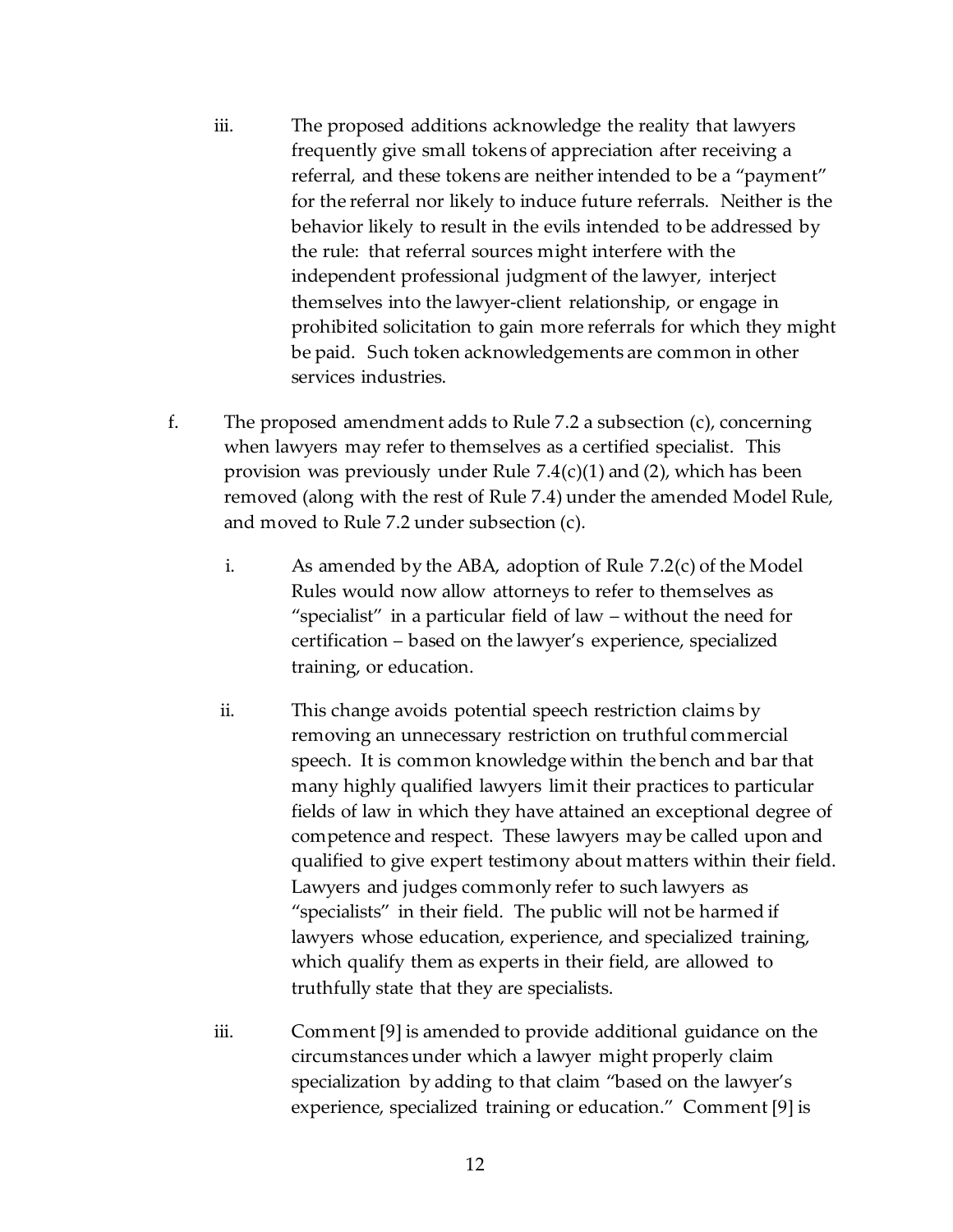also amended to remind attorneys that claims as a "specialist" are subject to the "false and misleading" standard applied in Rule 7.1, thus maintaining a level of protection for consumers, while loosening the rule to allow those who are not certified specialists to call themselves specialists under certain circumstances.

- iv. While Comment [9] makes it clear that a lawyer may truthfully claim that the lawyer is a "specialist" or "specializes in" a particular field of law based upon the lawyer's experience, specialized training, or education, under the amended Rule 7.2, a lawyer still may not claim to be a "certified specialist" unless the lawyer is in fact certified by an organization described in the rule.
- v. The proposed amendments also describe which entities qualify to certify or accredit lawyers. The Court may choose to substitute the language in current Rule 7.4(c)(2), which specifies the Board of Legal Certification as the accrediting agency for legal specialization programs in Minnesota.
- vi. Petitioners recommend adoption of Rule 7.2(c) of the Model Rules to eliminate overly broad limitations on commercial speech. See e.g., Searcy v. Florida Bar, 140 F. Supp. 3d 1290 at 1299 (enjoining the Florida Bar from enforcing its rule requiring an attorney to be board certified before advertising expertise in an area of law).
- g. Amended Model Rule 7 removed subsection 7.4. Most of the black letter provisions under Rule 7.4, however, are now addressed in the addition of Comments [10] and [11] to Rule 7.2 of the amended Model Rule. The removal of Rule 7.4 in the amended Model Rule, the addition of Rule 7.2(c) and Comments [9] to [11] to Rule 7.2, work to streamline and clarify Rule 7 by eliminating the redundancy and overly broad restrictions on commercial speech.

#### Rule 7.3: Solicitation of Clients.

22. The amendments to Rule 7.3, MRPC, primarily aim to address and accommodate the changes in how people communicate in the ever-evolving digital world (see Attachment D). Rule 7.3 of the Model Rules has been amended to offer some clarity and acknowledge technological advances that have changed how lawyers,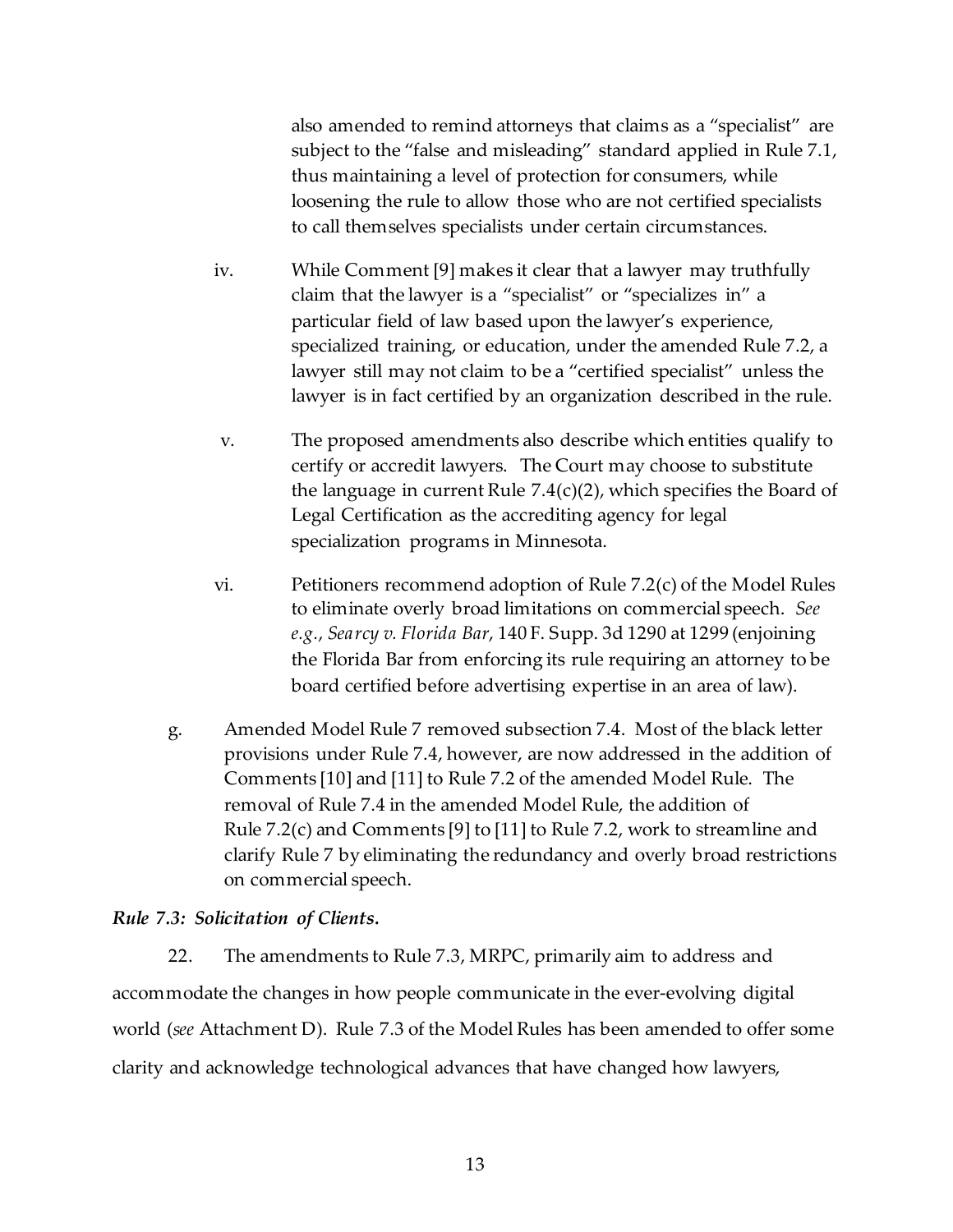clients, and the general public communicate. Petitioners recommend adopting these changes to Rule 7.3, MRPC, to conform to the ABA Model Rule.

- a. Rule 7.3(a) has been added to Model Rule 7 to provide a definition of solicitation. The MRPC do not, and the previous Model Rules did not, define solicitation. The ABA "borrowed" the definition of solicitation from Virginia and it is now defined as: "a communication initiated by or on behalf of a lawyer or law firm that is directed to a specific person the lawyer knows or reasonably should know needs legal services in a particular matter and that offers to provide, or reasonably can be understood as offering to provide, legal services for that matter."
- b. Rule 7.3(b) of the amended rule continues to prohibit direct, in-person solicitation, but clarifies that the prohibition applies solely to live person-to-person contact. Comment [2] to the amended Rule 7.3 adds examples of prohibited solicitation including in-person, face-to-face, telephone, and real-time electronic or other communications which may include through use of applications such as Skype. Added commentary clarifies that prohibited solicitation does not include chat rooms, text messages, or any other written communications to which recipients would not feel undue pressure to respond.
- c. Rule 7.3(b)'s exceptions to prohibited solicitation are slightly broadened under the Model Rule to include a "person who routinely uses for business purposes the type of legal services offered by the lawyer." Similarly, Comment [5] to the amended Rule 7.3 now explains that the potential for overreaching that justifies the prohibition against in-person solicitation is unlikely to occur when the solicitation is directed toward experienced users of the legal services in a business matter. Conversely, the prohibition is justified, and a lawyer may still not engage in live inperson solicitation, involving personal legal matters, such as criminal defense, family law, or personal injury, even if the person has been represented multiple times.
- d. The amendments keep in place the current Rule 7.3(b)(1) and (2) (but renumbered in the amended rule as  $7.3(c)(1)$  and (2)), which prohibit solicitation when a target has made known his or her desire not to be solicited solicitations that involve coercion, duress, or harassment. These restrictions apply to both live in-person and written solicitations.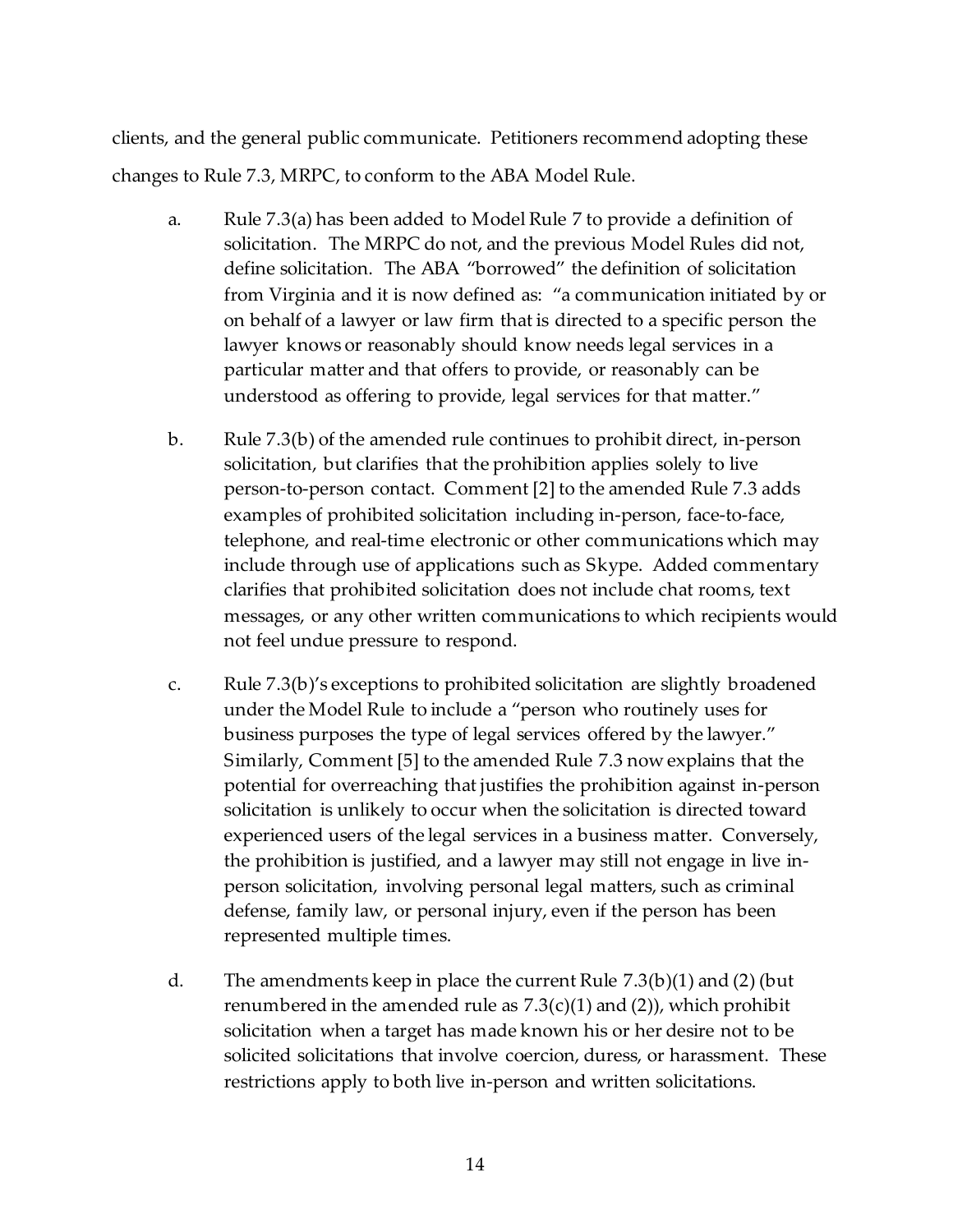- e. The current Rule 7.3(c), MRPC, relating to the requirement that targeted written solicitations be marked as "advertising material," is deleted in the amended Model Rule. The requirement is no longer necessary because consumers have become accustomed to receiving advertising material via many methods of paper and electronic delivery. Advertising materials are unlikely to mislead consumers simply due to the nature of the communications, and most consumers will not feel any compulsion to view the materials solely because they were sent by a lawyer or law firm. Further, no evidence was produced showing that consumers are harmed by receiving unmarked mail solicitations from lawyers, even if the solicitations are opened by consumers. If the solicitation itself or its contents are misleading, that harm is adequately addressed by Rule 7.1.
- f. The amended Model Rule adds a provision, 7.3(d), specifically providing that the advertising rules do not "prohibit communications authorized by law or ordered by a court or other tribunal." The concept that solicitations authorized by law or court order are not prohibited under Rule 7 is currently addressed in Comment [4] of Rule 7.2. Under the amended rule, Comment [4] of Rule 7.2 would be deleted and moved to new subdivision (d) of Rule 7.3. This addition would address any First Amendment speech issues that may be raised and addressed by the courts. Moreover, new Comment [8] to Rule 7.3 is added, which gives class action notices as an example of a communication that is authorized by law or court order.

## Rule 7.4: Communication of Fields of Practice and Certification.

23. Rule 7.4 was deleted from the amended Model Rule 7 (see Attachment E).

In deleting this subsection to Rule 7 of the Model Rules, the ABA consolidated the provisions of this subdivision by adding them to other parts of Rule 7, either as a new subdivision or by addressing the concepts in the Comments as follows:

- a. The amended Model Rule 7 moved subdivisions 7.4(b) and (c) regarding references to a lawyer's designation in patent or admiralty practice in advertisement, from the black letter to Comments [10] and [11] to Rule 7.2 of the Model Rules. This change would eliminate potential redundancy within the previous Model Rule 7 by consolidating the concept under Rule 7.2.
- b. The amended Model Rule 7 also moved Rule 7.4(c)(1) and (2) of the previous rule, relating to communication about the lawyer's designation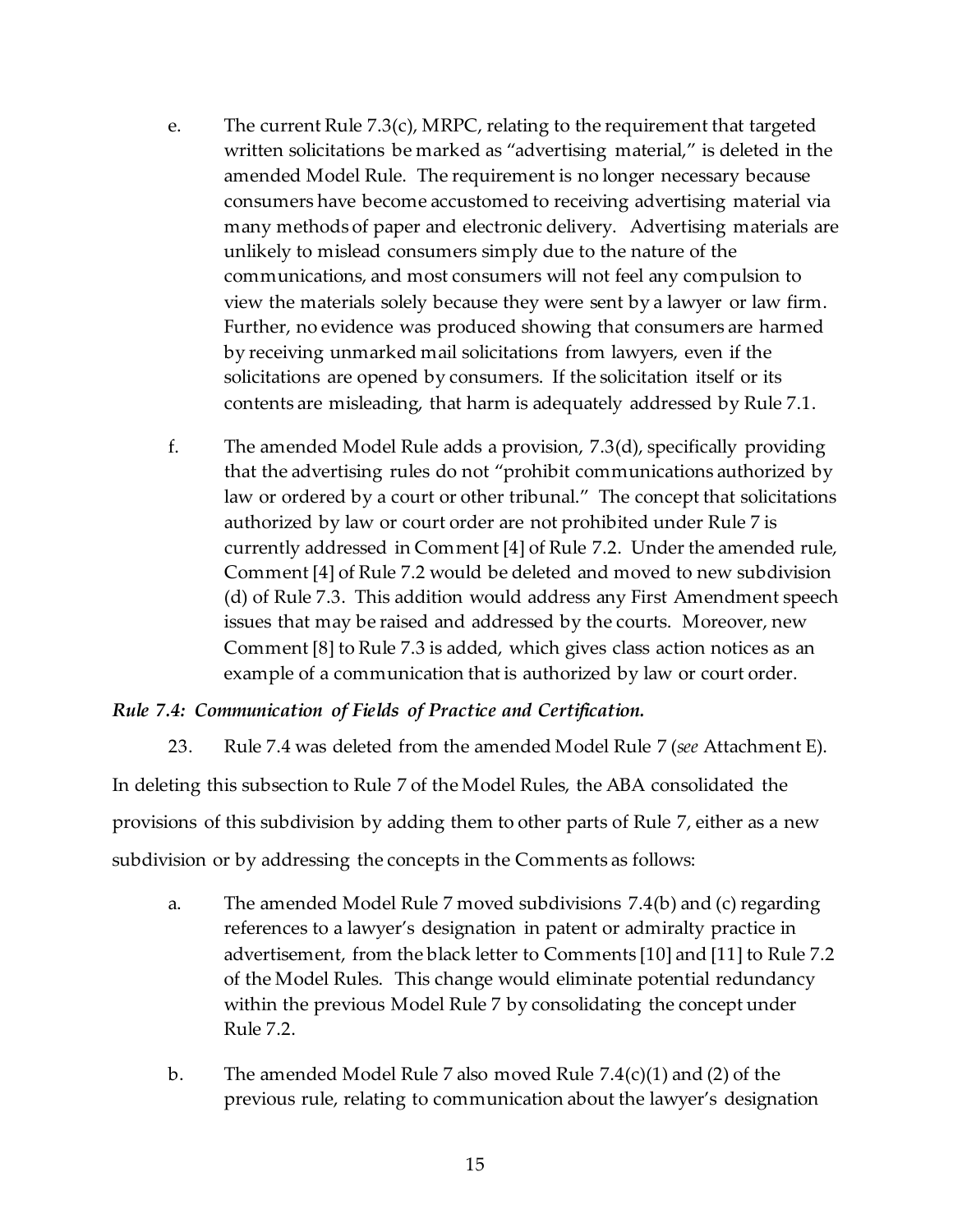as a certified specialist, to Rule 7.2(c) of the amended rule. The provision was also amended to clarify circumstances in which a lawyer may claim to be a "certified specialist" and broadened the ability of a lawyer to refer to themselves as a "specialist." See paragraph 22(f) above.

Petitioners recommend adopting the above changes to Rule 7.4, MRPC, to conform to the ABA Model Rule.

#### Rule 7.5: Firm Names and Letterheads.

24. The current Rule 7.5, MRPC, addresses specific prohibitions regarding misleading communications in firm names and letterheads. The ABA removed Rule 7.5 from amended Model Rule 7 (see Attachment F) because the provisions of Rule 7.5 are merely examples of possibly misleading communications. Those concepts are already addressed by the black letter of Rule 7.1 and, therefore, in an effort to avoid redundancy and confusion, the previous Rule 7.5 is presented, under the amended Model Rule, as examples of misleading communications in the Comments to Rule 7.1. As discussed in further detail in paragraph 21(d) above, the Comments to Rule 7.1 have been amended in the Model Rule to add Comments [5] through [8] to address the black letter concepts previously contained in the now deleted Rule 7.5. Petitioners recommend deleting Rule 7.5, MRPC, and address those black letter concepts in the Comments to Rule 7.1, MRPC, to conform to the ABA Model Rule.

25. The ABA amended the Model Rules on advertising because, despite the state bars' best intentions to revise attorney advertising regulations and offer guidance to address today's digital challenges, attorneys and law firms are caught in a dizzying array of regulations and federal case law, especially if they practice in more than one jurisdiction. By adopting Rule 7 of the ABA Model Rules, Minnesota will simplify and streamline the rules on lawyer advertising. As amended, the rules will better serve the bench, the bar and the public by expanding opportunities for lawyers to use modern communications technology to advertise their services, increasing the public's access to information about the availability of legal services, and continuing to protect the public.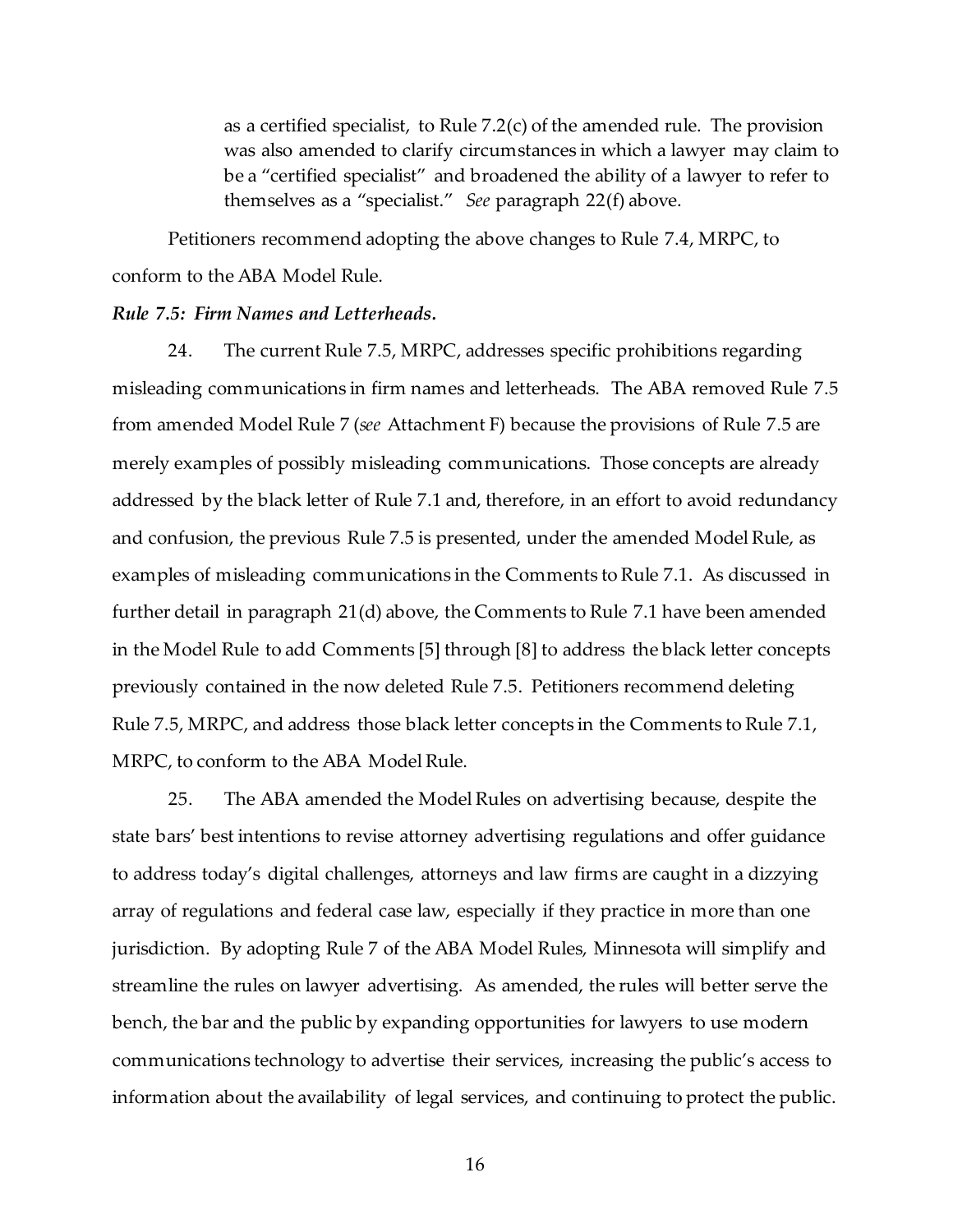#### **CONCLUSION**

For the foregoing reasons, petitioners Lawyers Professional Responsibility Board and the Director of the Office of Lawyers Professional Responsibility respectfully request this Court to adopt Rule 7 of the ABA Model Rules and the Comments thereto as set forth in Attachment A, and amend the Minnesota Rules of Professional Conduct accordingly.

Respectfully submitted,

 /s/ Robin Wolpert ROBIN M. WOLPERT, CHAIR LAWYERS PROFESSIONAL RESPONSIBILITY BOARD Attorney No. 0310219 445 Minnesota Street, Suite 2400 St. Paul, MN 55101-2139 (651) 296-3952 rwolpert@comcast.net

and and state of the state of the state of the state of the state of the state of the state of the state of the

Juson M. Humsenton Jun 17 2021 11:01 AM l

SUSAN M. HUMISTON DIRECTOR OF THE OFFICE OF LAWYERS PROFESSIONAL RESPONSIBILITY Attorney No. 0254289 Susan.Humiston@courts.state.mn.us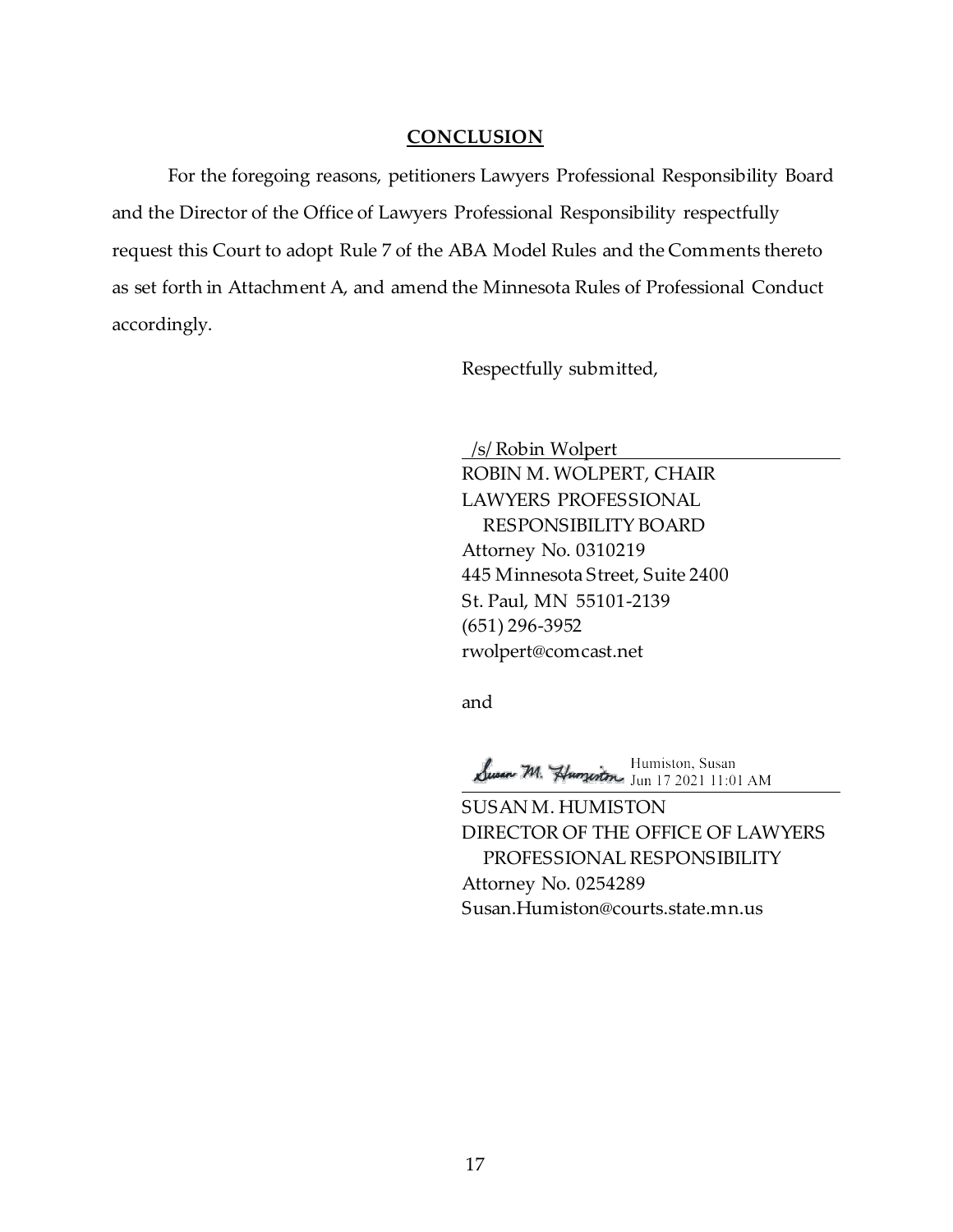# INFORMATION ABOUT LEGAL SERVICES

## RULE 7.1: COMMUNICATIONS CONCERNING A LAWYER'S SERVICES

A lawyer shall not make a false or misleading communication about the lawyer or the lawyer's services. A communication is false or misleading if it contains a material misrepresentation of fact or law, or omits a fact necessary to make the statement considered as a whole not materially misleading.

### Comment

[1] This rule governs all communications about a lawyer's services, including advertising. Whatever means are used to make known a lawyer's services, statements about them must be truthful.

[2] Misleading truthful statements are prohibited by this rule. A truthful statement is misleading if it omits a fact necessary to make the lawyer's communication considered as a whole not materially misleading. A truthful statement is misleading if a substantial likelihood exists that it will lead a reasonable person to formulate a specific conclusion about the lawyer or the lawyer's services for which there is no reasonable factual foundation. A truthful statement is also misleading if presented in a way that creates a substantial likelihood that a reasonable person would believe the lawyer's communication requires that person to take further action when, in fact, no action is required.

[3] A communication that truthfully reports a lawyer's achievements on behalf of clients or former clients may be misleading if presented so as to lead a reasonable person to form an unjustified expectation that the same results could be obtained for other clients in similar matters without reference to the specific factual and legal circumstances of each client's case. Similarly, an unsubstantiated claim about a lawyer's or law firm's services or fees, or an unsubstantiated comparison of the lawyer's or law firm's services or fees with those of other lawyers or law firms, may be misleading if presented with such specificity as would lead a reasonable person to conclude that the comparison or claim can be substantiated. The inclusion of an appropriate disclaimer or qualifying language may preclude a finding that a statement is likely to create unjustified expectations or otherwise mislead the public.

[4] It is professional misconduct for a lawyer to engage in conduct involving dishonesty, fraud, deceit, or misrepresentation. Rule  $8.4(c)$ . See also Rule  $8.4(e)$  for the prohibition against stating or implying an ability to influence improperly a government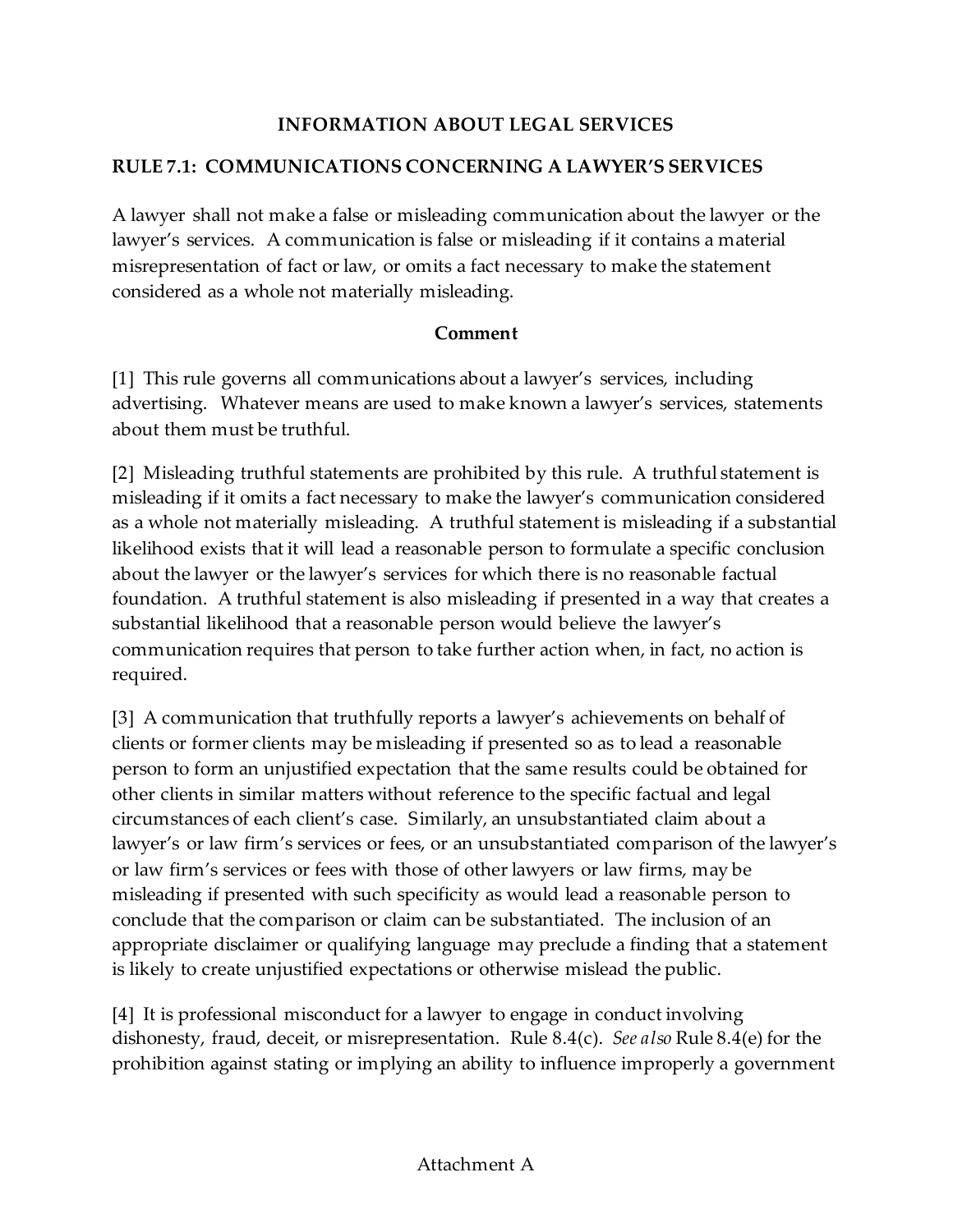agency or official or to achieve results by means that violate the Rules of Professional Conduct or other law.

[5] Firm names, letterhead and professional designations are communications concerning a lawyer's services. A firm may be designated by the names of all or some of its current members, by the names of deceased members where there has been a succession in the firm's identity or by a trade name if it is not false or misleading. A lawyer or law firm also may be designated by a distinctive website address, social media username or comparable professional designation that is not misleading. A law firm name or designation is misleading if it implies a connection with a government agency, with a deceased lawyer who was not a former member of the firm, with a lawyer not associated with the firm or a predecessor firm, with a nonlawyer or with a public or charitable legal services organization. If a firm uses a trade name that includes a geographical name such as "Springfield Legal Clinic," an express statement explaining that it is not a public legal aid organization may be required to avoid a misleading implication.

[6] A law firm with offices in more than one jurisdiction may use the same name or other professional designation in each jurisdiction.

[7] Lawyers may not imply or hold themselves out as practicing together in one firm when they are not a firm, as defined in Rule 1.0(c), because to do so would be false and misleading.

[8] It is misleading to use the name of a lawyer holding a public office in the name of a law firm, or in communications on the law firm's behalf, during any substantial period in which the lawyer is not actively and regularly practicing with the firm.

## RULE 7.2: ADVERTISING.

a) A lawyer may communicate information regarding the lawyer's services through any media.

(b) A lawyer shall not compensate, give or promise anything of value to a person for recommending the lawyer's services except that a lawyer may:

(1) pay the reasonable costs of advertisements or communications permitted by this Rule;

(2) pay the usual charges of a legal service plan or a not-for-profit or qualified lawyer referral service;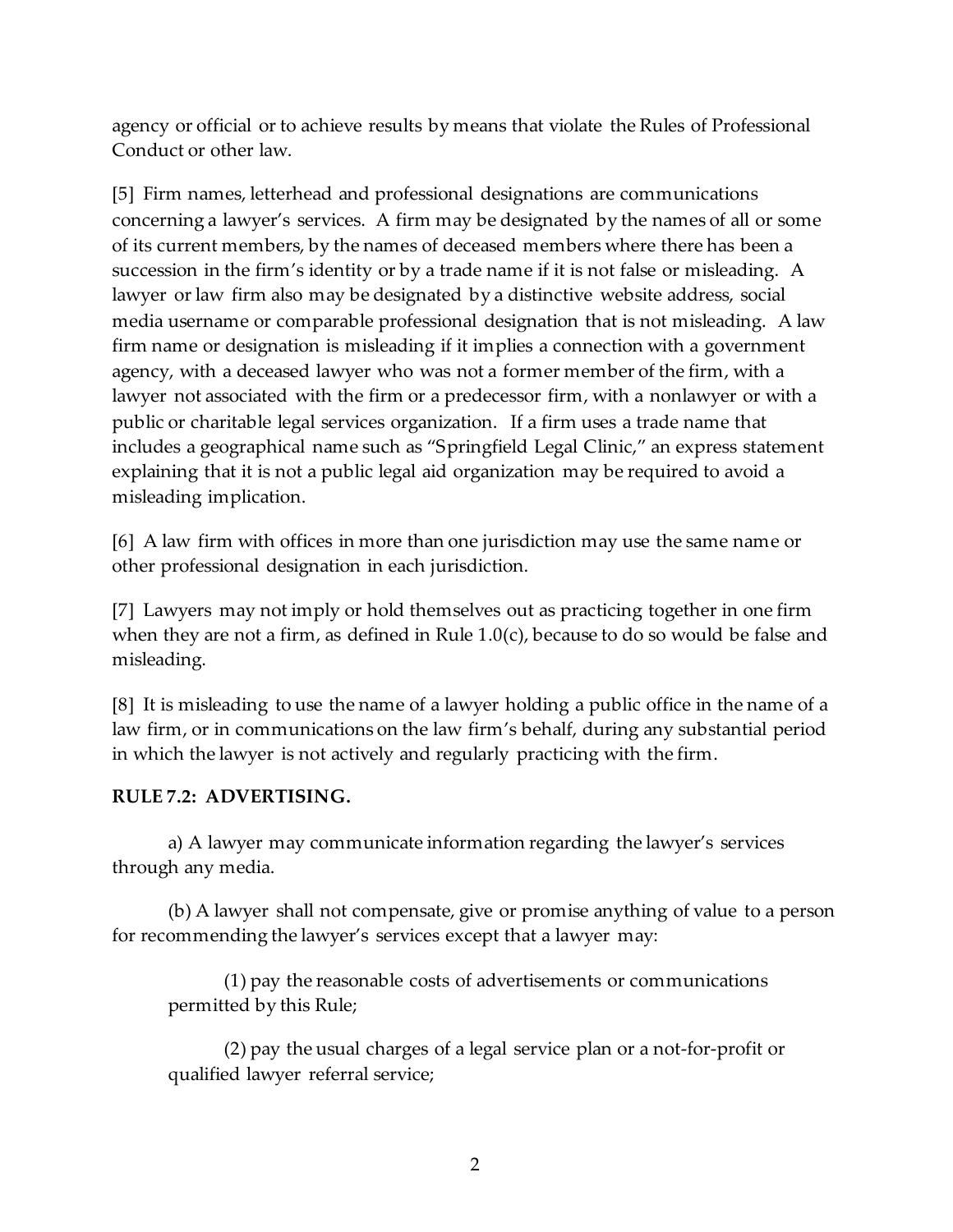(3) pay for a law practice in accordance with Rule 1.17;

(4) refer clients to another lawyer or a nonlawyer professional pursuant to an agreement not otherwise prohibited under these Rules that provides for the other person to refer clients or customers to the lawyer, if:

(i) the reciprocal referral agreement is not exclusive; and

(ii) the client is informed of the existence and nature of the agreement; and

(5) give nominal gifts as an expression of appreciation that are neither intended nor reasonably expected to be a form of compensation for recommending a lawyer's services.

(c) A lawyer shall not state or imply that a lawyer is certified as a specialist in a particular field of law, unless:

(1) the lawyer has been certified as a specialist by an organization that has been approved by an appropriate authority of the state or the District of Columbia or a U.S. Territory or that has been accredited by the American Bar Association; and

(2) the name of the certifying organization is clearly identified in the communication.

(d) Any communication made under this Rule must include the name and contact information of at least one lawyer or law firm responsible for its content.

#### Comment

[1] This Rule permits public dissemination of information concerning a lawyer's or law firm's name, address, email address, website, and telephone number; the kinds of services the lawyer will undertake; the basis on which the lawyer's fees are determined, including prices for specific services and payment and credit arrangements; a lawyer's foreign language ability; names of references and, with their consent, names of clients regularly represented; and other information that might invite the attention of those seeking legal assistance.

## Paying Others to Recommend a Lawyer

[2] Except as permitted under paragraphs (b)(1)-(b)(5), lawyers are not permitted to pay others for recommending the lawyer's services. A communication contains a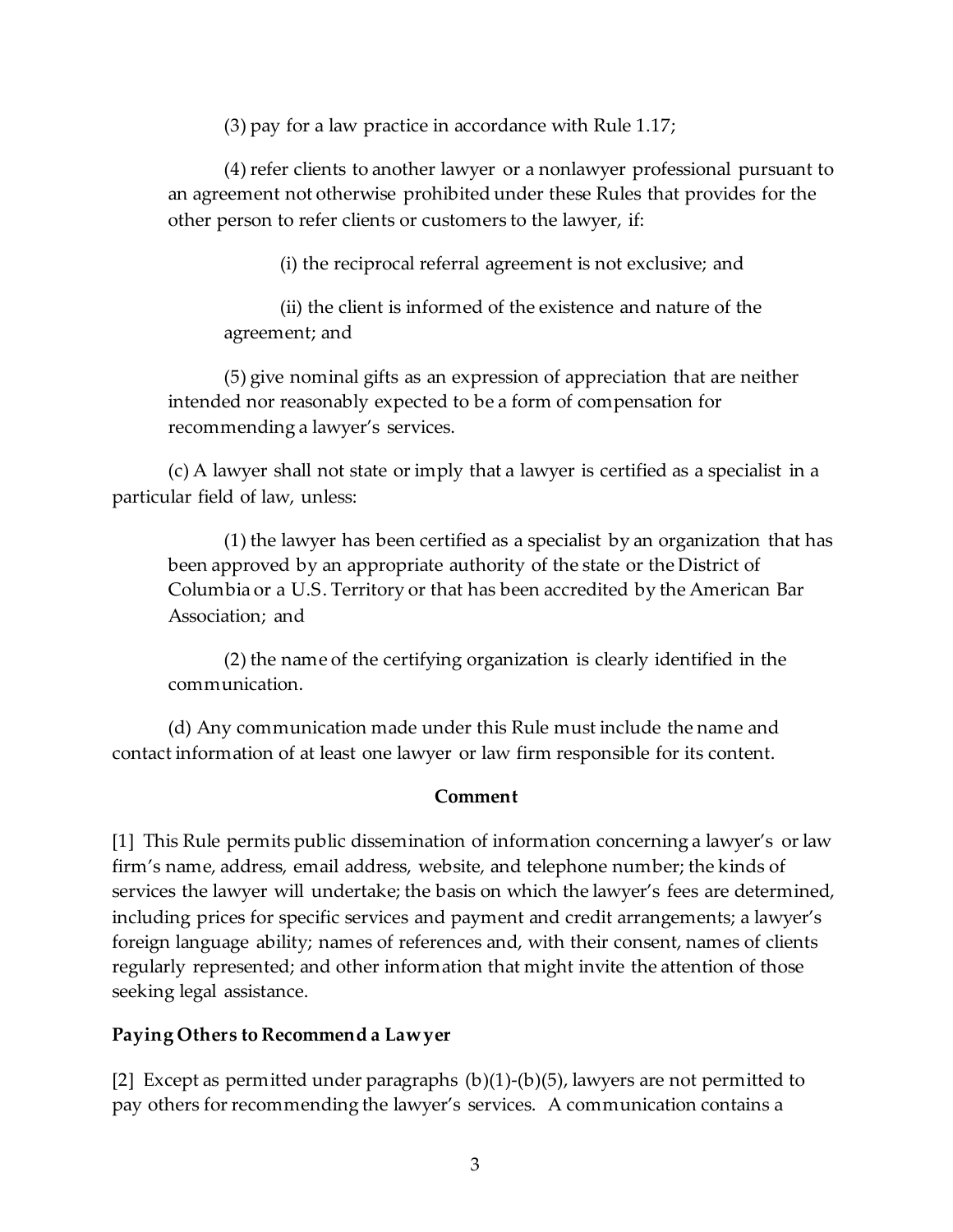recommendation if it endorses or vouches for a lawyer's credentials, abilities, competence, character, or other professional qualities. Directory listings and group advertisements that list lawyers by practice area, without more, do not constitute impermissible "recommendations."

[3] Paragraph (b)(1) allows a lawyer to pay for advertising and communications permitted by this Rule, including the costs of print directory listings, on-line directory listings, newspaper ads, television and radio airtime, domain-name registrations, sponsorship fees, Internet-based advertisements, and group advertising. A lawyer may compensate employees, agents and vendors who are engaged to provide marketing or client development services, such as publicists, public-relations personnel, business-development staff, television and radio station employees or spokespersons and website designers.

[4] Paragraph (b)(5) permits lawyers to give nominal gifts as an expression of appreciation to a person for recommending the lawyer's services or referring a prospective client. The gift may not be more than a token item as might be given for holidays, or other ordinary social hospitality. A gift is prohibited if offered or given in consideration of any promise, agreement or understanding that such a gift would be forthcoming or that referrals would be made or encouraged in the future.

[5] A lawyer may pay others for generating client leads, such as Internet-based client leads, as long as the lead generator does not recommend the lawyer, any payment to the lead generator is consistent with Rules 1.5(e) (division of fees) and 5.4 (professional independence of the lawyer), and the lead generator's communications are consistent with Rule 7.1 (communications concerning a lawyer's services). To comply with Rule 7.1, a lawyer must not pay a lead generator that states, implies, or creates a reasonable impression that it is recommending the lawyer, is making the referral without payment from the lawyer, or has analyzed a person's legal problems when determining which lawyer should receive the referral. See Comment [2] (definition of "recommendation"). See also Rule 5.3 (duties of lawyers and law firms with respect to the conduct of nonlawyers); Rule 8.4(a) (duty to avoid violating the Rules through the acts of another).

[6] A lawyer may pay the usual charges of a legal service plan or a not-for-profit or qualified lawyer referral service. A legal service plan is a prepaid or group legal service plan or a similar delivery system that assists people who seek to secure legal representation. A lawyer referral service, on the other hand, is any organization that holds itself out to the public as a lawyer referral service. Qualified referral services are consumer-oriented organizations that provide unbiased referrals to lawyers with appropriate experience in the subject matter of the representation and afford other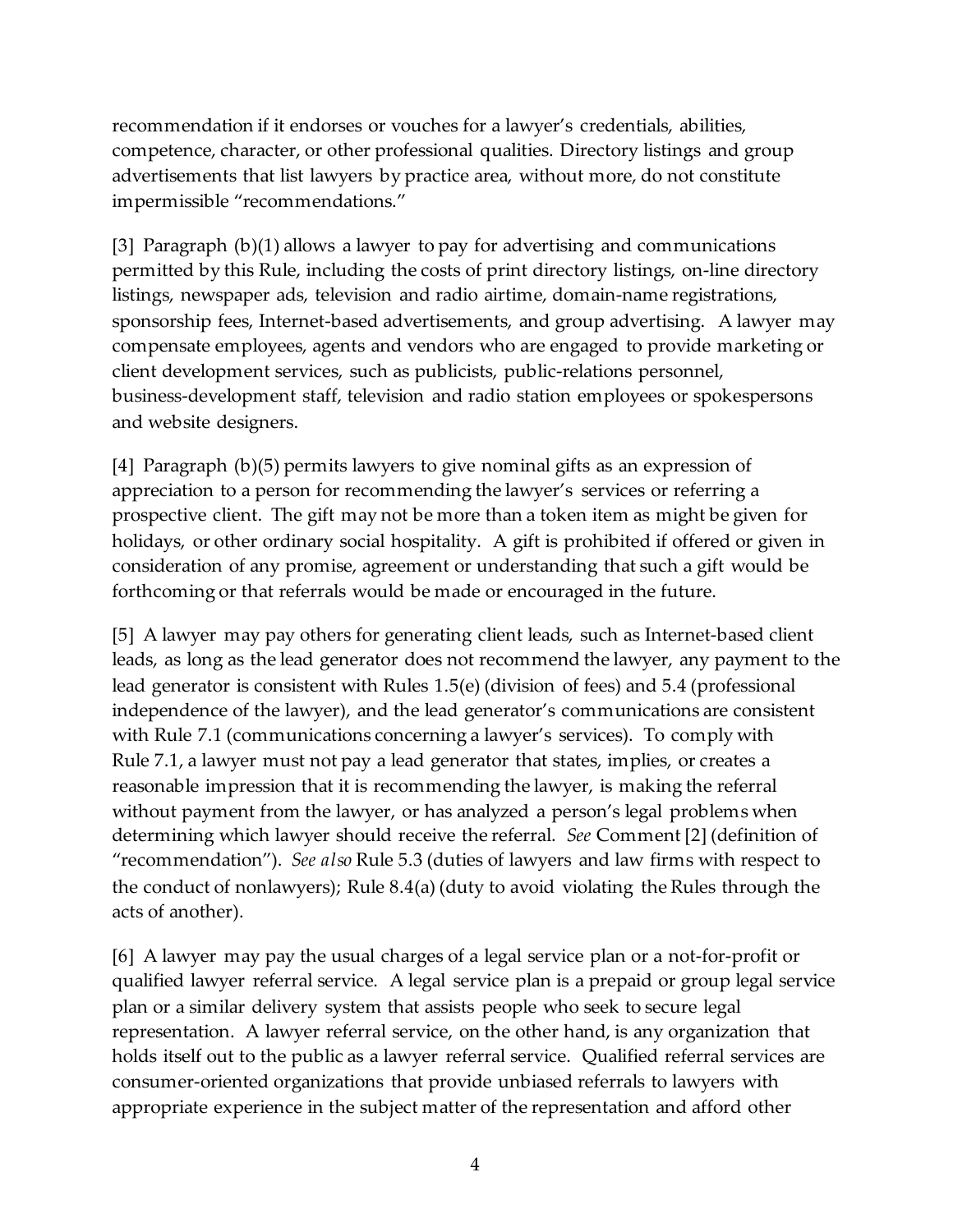client protections, such as complaint procedures or malpractice insurance requirements. Consequently, this Rule only permits a lawyer to pay the usual charges of a not-for-profit or qualified lawyer referral service. A qualified lawyer referral service is one that is approved by an appropriate regulatory authority as affording adequate protections for the public. See, e.g., the American Bar Association's Model Supreme Court Rules Governing Lawyer Referral Services and Model Lawyer Referral and Information Service Quality Assurance Act. In order to constitute a qualified lawyer referral service in Minnesota, the referral service must show compliance with the American Bar Association's Model Supreme Court Rules Governing Lawyer Referral Services by obtaining certification to use the American Bar Association Lawyer Referral Logo and Tagline.

[7] A lawyer who accepts assignments or referrals from a legal service plan or referrals from a lawyer referral service must act reasonably to assure that the activities of the plan or service are compatible with the lawyer's professional obligations. Legal service plans and lawyer referral services may communicate with the public, but such communication must be in conformity with these Rules. Thus, advertising must not be false or misleading, as would be the case if the communications of a group advertising program or a group legal services plan would mislead the public to think that it was a lawyer referral service sponsored by a state agency or bar association.

[8] A lawyer also may agree to refer clients to another lawyer or a nonlawyer professional, in return for the undertaking of that person to refer clients or customers to the lawyer. Such reciprocal referral arrangements must not interfere with the lawyer's professional judgment as to making referrals or as to providing substantive legal services. See Rules 2.1 and 5.4(c). Except as provided in Rule 1.5(e), a lawyer who receives referrals from a lawyer or nonlawyer professional must not pay anything solely for the referral, but the lawyer does not violate paragraph (b) of this Rule by agreeing to refer clients to the other lawyer or nonlawyer professional, so long as the reciprocal referral agreement is not exclusive and the client is informed of the referral agreement. Conflicts of interest created by such arrangements are governed by Rule 1.7. Reciprocal referral agreements should not be of indefinite duration and should be reviewed periodically to determine whether they comply with these Rules. This Rule does not restrict referrals or divisions of revenues or net income among lawyers within firms comprised of multiple entities.

## Communications about Fields of Practice

[9] Paragraph (c) of this Rule permits a lawyer to communicate that the lawyer does or does not practice in particular areas of law. A lawyer is generally permitted to state that the lawyer "concentrates in" or is a "specialist," practices a "specialty," or "specializes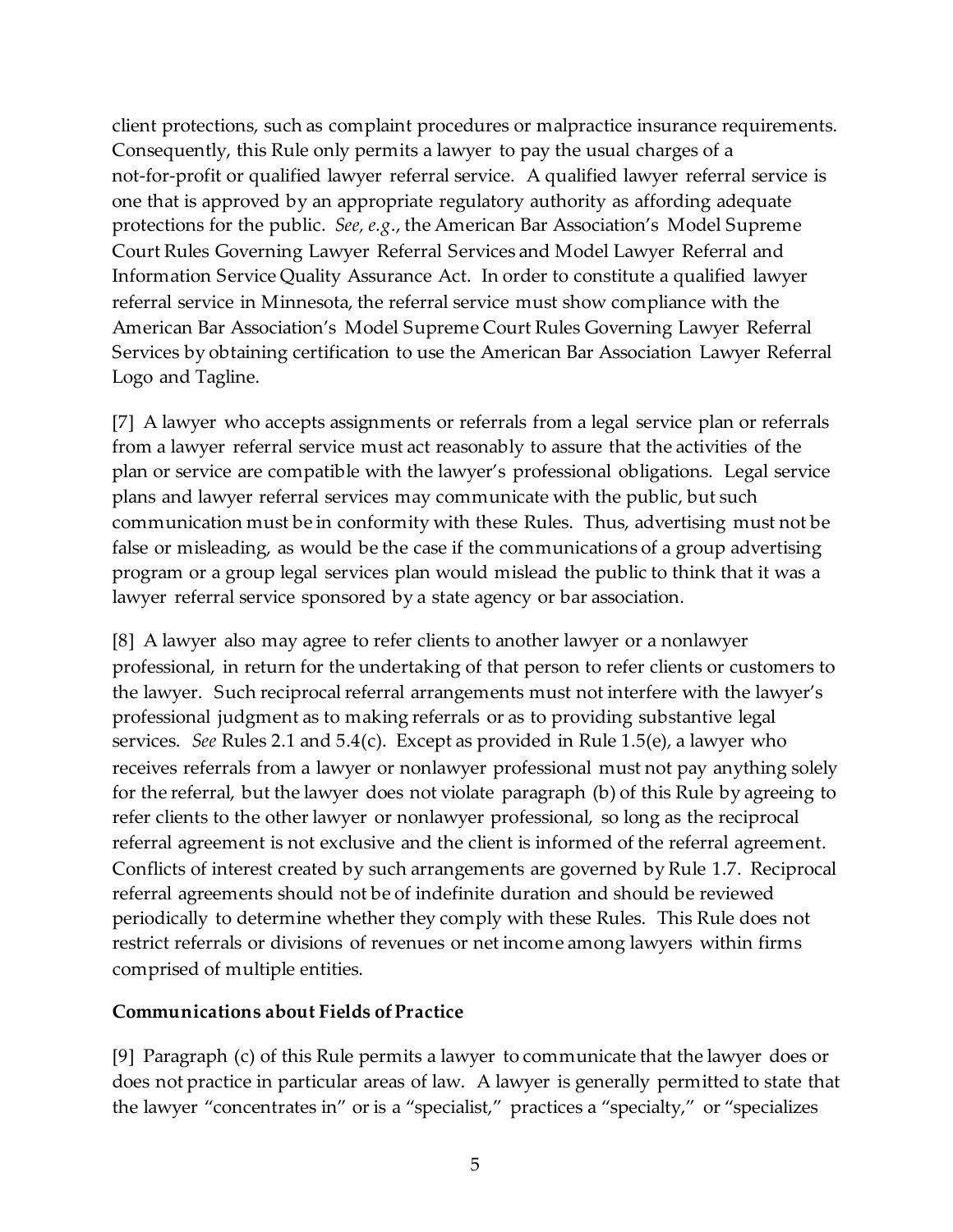in" particular fields based on the lawyer's experience, specialized training or education, but such communications are subject to the "false and misleading" standard applied in Rule 7.1 to communications concerning a lawyer's services.

[10] The Patent and Trademark Office has a long-established policy of designating lawyers practicing before the Office. The designation of Admiralty practice also has a long historical tradition associated with maritime commerce and the federal courts. A lawyer's communications about these practice areas are not prohibited by this Rule.

[11] This Rule permits a lawyer to state that the lawyer is certified as a specialist in a field of law if such certification is granted by an organization approved by an appropriate authority of a state, the District of Columbia or a U.S. Territory or accredited by the American Bar Association or another organization, such as a state supreme court or a state bar association, that has been approved by the authority of the state, the District of Columbia or a U.S. Territory to accredit organizations that certify lawyers as specialists. Certification signifies that an objective entity has recognized an advanced degree of knowledge and experience in the specialty area greater than is suggested by general licensure to practice law. Certifying organizations may be expected to apply standards of experience, knowledge and proficiency to ensure that a lawyer's recognition as a specialist is meaningful and reliable. To ensure that consumers can obtain access to useful information about an organization granting certification, the name of the certifying organization must be included in any communication regarding the certification.

## Required Contact Information

[12] This Rule requires that any communication about a lawyer or law firm's services include the name of, and contact information for, the lawyer or law firm. Contact information includes a website address, a telephone number, an email address or a physical office location.

#### RULE 7.3: SOLICITATION OF CLIENTS.

(a) "Solicitation" or "solicit" denotes a communication initiated by or on behalf of a lawyer or law firm that is directed to a specific person the lawyer knows or reasonably should know needs legal services in a particular matter and that offers to provide, or reasonably can be understood as offering to provide, legal services for that matter.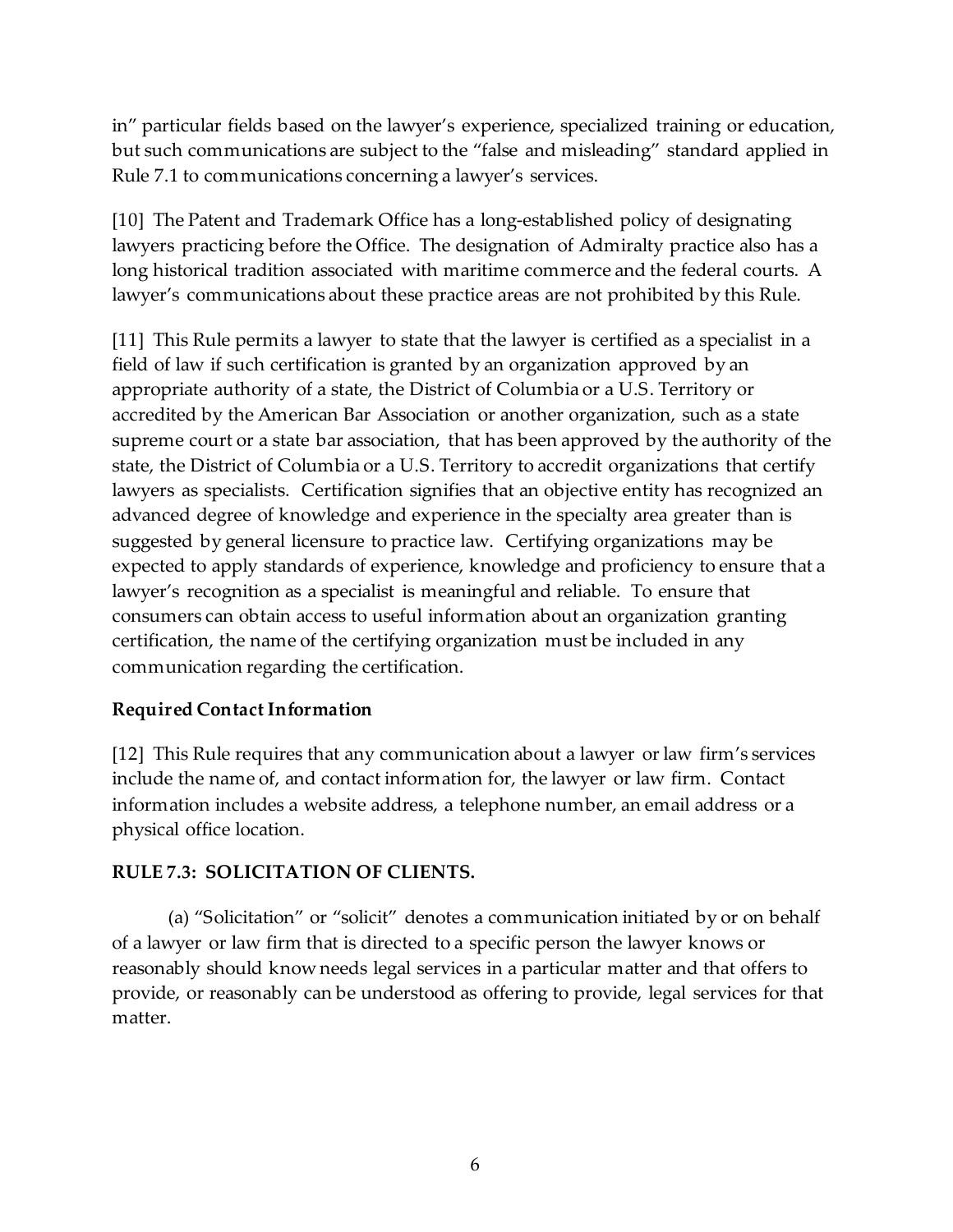(b) A lawyer shall not solicit professional employment by live person-to-person contact when a significant motive for the lawyer's doing so is the lawyer's or law firm's pecuniary gain, unless the contact is with a:

(1) lawyer;

(2) person who has a family, close personal, or prior business or professional relationship with the lawyer or law firm; or

(3) person who routinely uses for business purposes the type of legal services offered by the lawyer.

(c) A lawyer shall not solicit professional employment even when not otherwise prohibited by paragraph (b), if:

(1) the target of the solicitation has made known to the lawyer a desire not to be solicited by the lawyer; or

(2) the solicitation involves coercion, duress or harassment.

(d) This Rule does not prohibit communications authorized by law or ordered by a court or other tribunal.

(e) Notwithstanding the prohibitions in this Rule, a lawyer may participate with a prepaid or group legal service plan operated by an organization not owned or directed by the lawyer that uses live person-to-person contact to enroll members or sell subscriptions for the plan from persons who are not known to need legal services in a particular matter covered by the plan.

#### Comment

[1] Paragraph (b) prohibits a lawyer from soliciting professional employment by live person-to-person contact when a significant motive for the lawyer's doing so is the lawyer's or the law firm's pecuniary gain. A lawyer's communication is not a solicitation if it is directed to the general public, such as through a billboard, an Internet banner advertisement, a website or a television commercial, or if it is in response to a request for information or is automatically generated in response to electronic searches.

[2] "Live person-to-person contact" means in-person, face-to-face, live telephone and other real-time visual or auditory person-to-person communications where the person is subject to a direct personal encounter without time for reflection. Such person-to-person contact does not include chat rooms, text messages or other written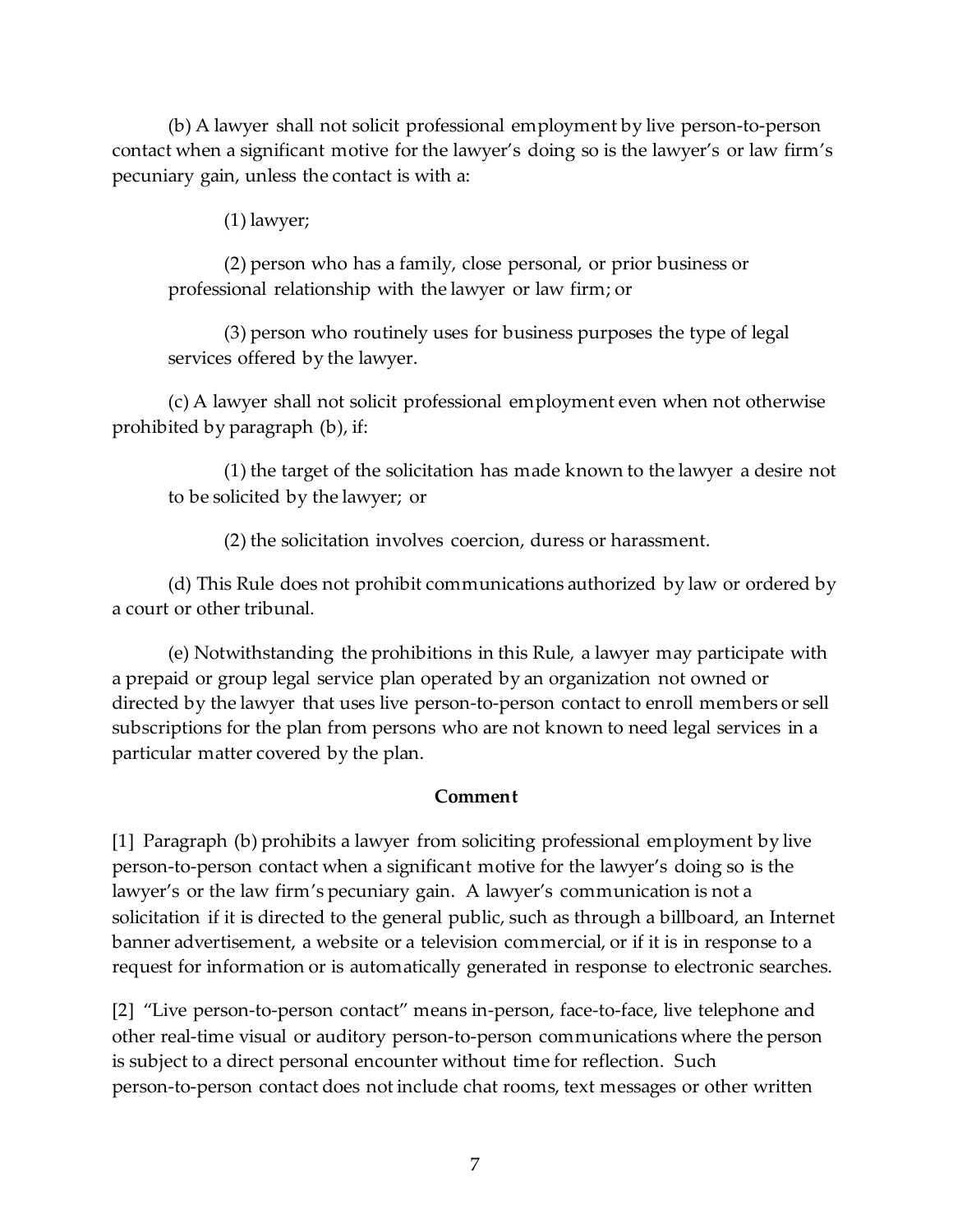communications that recipients may easily disregard. A potential for overreaching exists when a lawyer, seeking pecuniary gain, solicits a person known to be in need of legal services. This form of contact subjects a person to the private importuning of the trained advocate in a direct interpersonal encounter. The person, who may already feel overwhelmed by the circumstances giving rise to the need for legal services, may find it difficult to fully evaluate all available alternatives with reasoned judgment and appropriate self-interest in the face of the lawyer's presence and insistence upon an immediate response. The situation is fraught with the possibility of undue influence, intimidation, and overreaching.

[3] The potential for overreaching inherent in live person-to-person contact justifies its prohibition, since lawyers have alternative means of conveying necessary information. In particular, communications can be mailed or transmitted by email or other electronic means that do not violate other laws. These forms of communications make it possible for the public to be informed about the need for legal services, and about the qualifications of available lawyers and law firms, without subjecting the public to live person-to-person persuasion that may overwhelm a person's judgment.

[4] The contents of live person-to-person contact can be disputed and may not be subject to third-party scrutiny. Consequently, they are much more likely to approach (and occasionally cross) the dividing line between accurate representations and those that are false and misleading.

[5] There is far less likelihood that a lawyer would engage in overreaching against a former client, or a person with whom the lawyer has a close personal, family, business or professional relationship, or in situations in which the lawyer is motivated by considerations other than the lawyer's pecuniary gain. Nor is there a serious potential for overreaching when the person contacted is a lawyer or is known to routinely use the type of legal services involved for business purposes. Examples include persons who routinely hire outside counsel to represent the entity; entrepreneurs who regularly engage business, employment law or intellectual property lawyers; small business proprietors who routinely hire lawyers for lease or contract issues; and other people who routinely retain lawyers for business transactions or formations. Paragraph (b) is not intended to prohibit a lawyer from participating in constitutionally protected activities of public or charitable legal-service organizations or bona fide political, social, civic, fraternal, employee or trade organizations whose purposes include providing or recommending legal services to their members or beneficiaries.

[6] A solicitation that contains false or misleading information within the meaning of Rule 7.1, that involves coercion, duress or harassment within the meaning of Rule 7.3 (c)(2), or that involves contact with someone who has made known to the lawyer a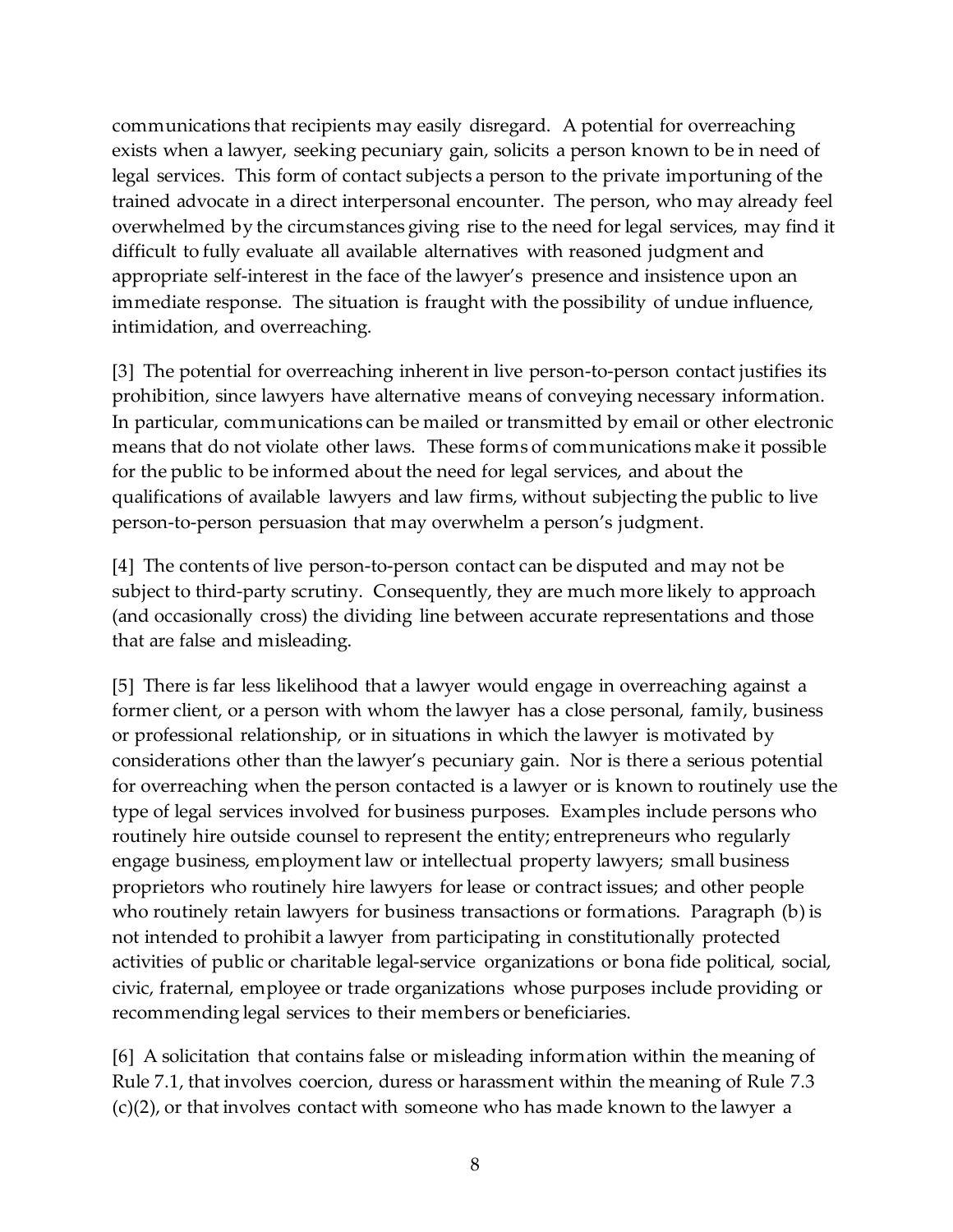desire not to be solicited by the lawyer within the meaning of Rule  $7.3(c)(1)$  is prohibited. Live, person-to-person contact of individuals who may be especially vulnerable to coercion or duress is ordinarily not appropriate, for example, the elderly, those whose first language is not English, or the disabled.

[7] This Rule does not prohibit a lawyer from contacting representatives of organizations or groups that may be interested in establishing a group or prepaid legal plan for their members, insureds, beneficiaries or other third parties for the purpose of informing such entities of the availability of and details concerning the plan or arrangement which the lawyer or lawyer's firm is willing to offer. This form of communication is not directed to people who are seeking legal services for themselves. Rather, it is usually addressed to an individual acting in a fiduciary capacity seeking a supplier of legal services for others who may, if they choose, become prospective clients of the lawyer. Under these circumstances, the activity which the lawyer undertakes in communicating with such representatives and the type of information transmitted to the individual are functionally similar to and serve the same purpose as advertising permitted under Rule 7.2.

[8] Communications authorized by law or ordered by a court or tribunal include a notice to potential members of a class in class action litigation.

[9] Paragraph (e) of this Rule permits a lawyer to participate with an organization which uses personal contact to enroll members for its group or prepaid legal service plan, provided that the personal contact is not undertaken by any lawyer who would be a provider of legal services through the plan. The organization must not be owned by or directed (whether as manager or otherwise) by any lawyer or law firm that participates in the plan. For example, paragraph (e) would not permit a lawyer to create an organization controlled directly or indirectly by the lawyer and use the organization for the person-to-person solicitation of legal employment of the lawyer through memberships in the plan or otherwise. The communication permitted by these organizations must not be directed to a person known to need legal services in a particular matter, but must be designed to inform potential plan members generally of another means of affordable legal services. Lawyers who participate in a legal service plan must reasonably assure that the plan sponsors are in compliance with Rules 7.1, 7.2 and 7.3(c).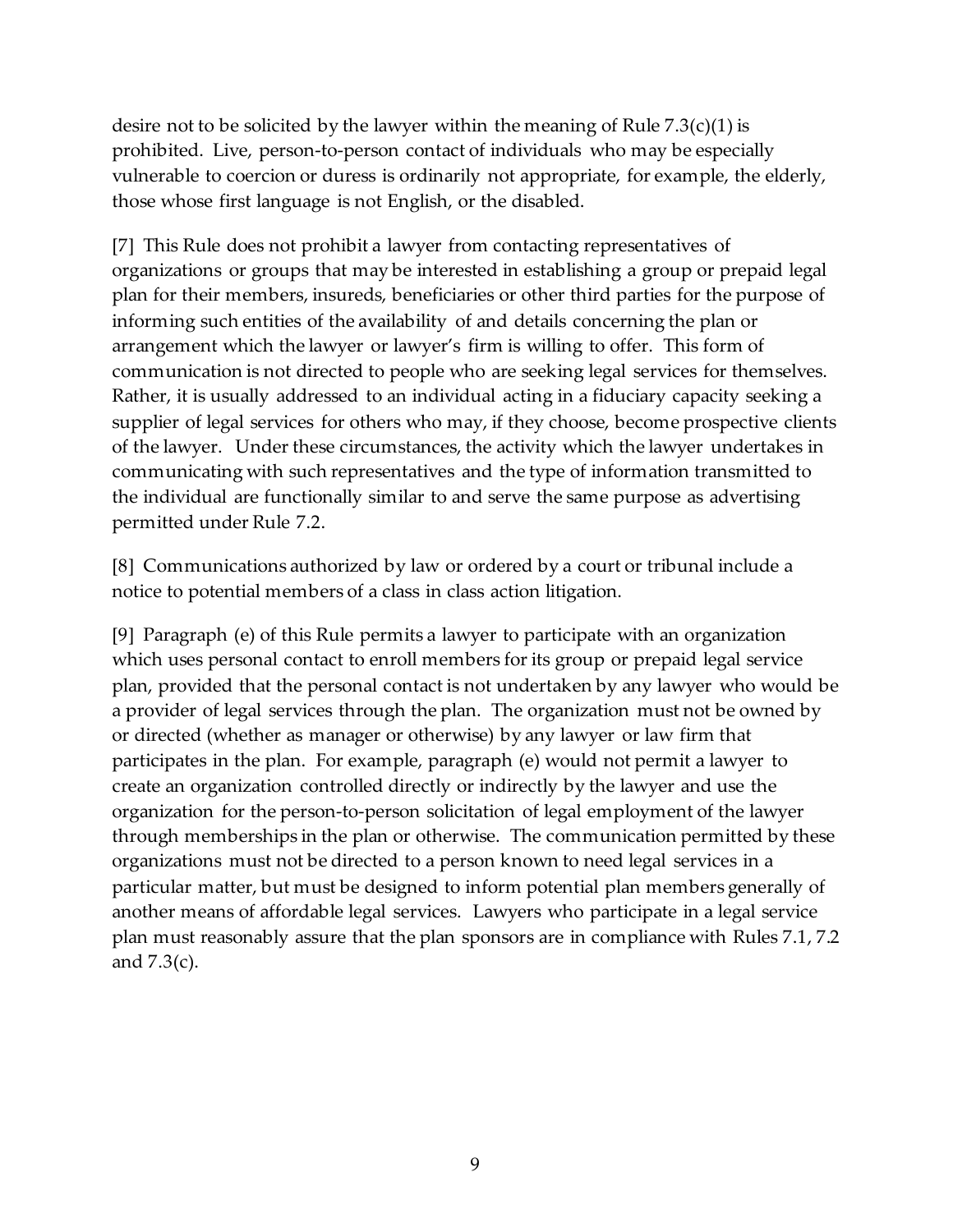# INFORMATION ABOUT LEGAL SERVICES

## RULE 7.1: COMMUNICATIONS CONCERNING A LAWYER'S SERVICES

A lawyer shall not make a false or misleading communication about the lawyer or the lawyer's services. A communication is false or misleading if it contains a material misrepresentation of fact or law, or omits a fact necessary to make the statement considered as a whole not materially misleading.

### Comment

[1] This rule governs all communications about a lawyer's services, including advertising permitted by Rule 7.2. Whatever means are used to make known a lawyer's services, statements about them must be truthful.

[2] <del>Truthful</del> Misleading truthful statements that are misleading are also-prohibited by this rule. A truthful statement is misleading if it omits a fact necessary to make the lawyer's communication considered as a whole not materially misleading. A truthful statement is also-misleading if there is a substantial likelihood exists that it will lead a reasonable person to formulate a specific conclusion about the lawyer or the lawyer's services for which there is no reasonable factual foundation.  $\Delta$  truthful statement is also misleading if presented in a way that creates a substantial likelihood that a reasonable person would believe the lawyer's communication requires that person to take further action when, in fact, no action is required.

[3]  $\Delta n$  advertisement $\Delta$  communication that truthfully reports a lawyer's achievements on behalf of clients or former clients may be misleading if presented so as to lead a reasonable person to form an unjustified expectation that the same results could be obtained for other clients in similar matters without reference to the specific factual and legal circumstances of each client's case. Similarly, an unsubstantiated claim about a lawyer's or law firm's services or fees, or an unsubstantiated comparison of the lawyer's or law firm's services or fees with the services or feesthose of other lawyers or law firms, may be misleading if presented with such specificity as would lead a reasonable person to conclude that the comparison <u>or claim</u> can be substantiated. The inclusion of an appropriate disclaimer or qualifying language may preclude a finding that a statement is likely to create unjustified expectations or otherwise mislead the public.

[4] It is professional misconduct for a lawyer to engage in conduct involving dishonesty, fraud, deceit, or misrepresentation. Rule  $8.4(c)$ . See also Rule  $8.4(e)$  for the prohibition against stating or implying an ability to influence improperly influence a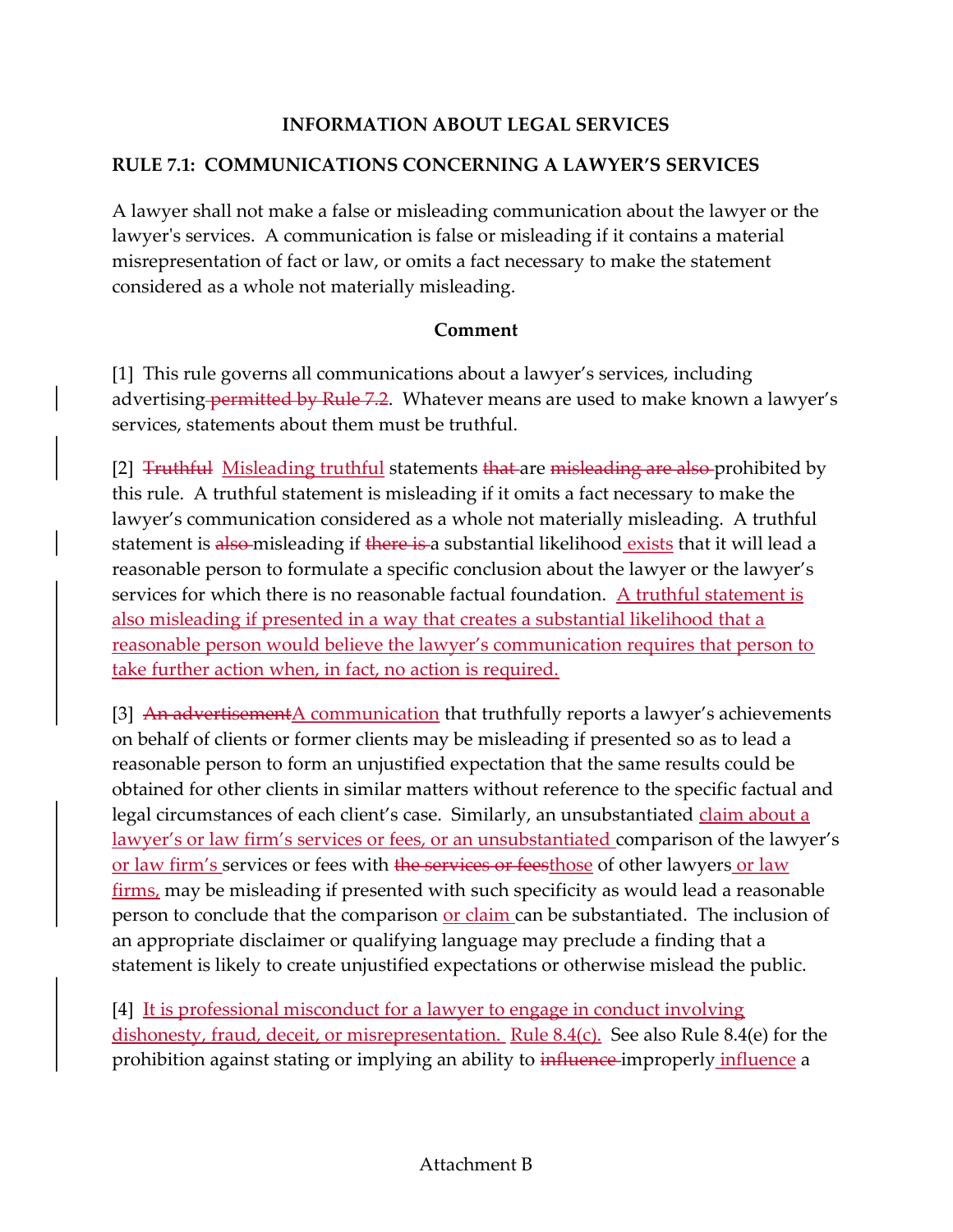government agency or official or to achieve results by means that violate the Rules of Professional Conduct or other law.

[5] Firm names, letterhead and professional designations are communications concerning a lawyer's services. A firm may be designated by the names of all or some of its current members, by the names of deceased members where there has been a succession in the firm's identity or by a trade name if it is not false or misleading. A lawyer or law firm also may be designated by a distinctive website address, social media username or comparable professional designation that is not misleading. A law firm name or designation is misleading if it implies a connection with a government agency, with a deceased lawyer who was not a former member of the firm, with a lawyer not associated with the firm or a predecessor firm, with a nonlawyer or with a public or charitable legal services organization. If a firm uses a trade name that includes a geographical name, such as "Springfield Legal Clinic," an express statement explaining that it is not a public legal aid organization may be required to avoid a misleading implication.

[6] A law firm with offices in more than one jurisdiction may use the same name or other professional designation in each jurisdiction.

[7] Lawyers may not imply or hold themselves out as practicing together in one firm when they are not a firm, as defined in Rule 1.0(c), because to do so would be false and misleading.

[8] It is misleading to use the name of a lawyer holding a public office in the name of a law firm, or in communications on the law firm's behalf, during any substantial period in which the lawyer is not actively and regularly practicing with the firm.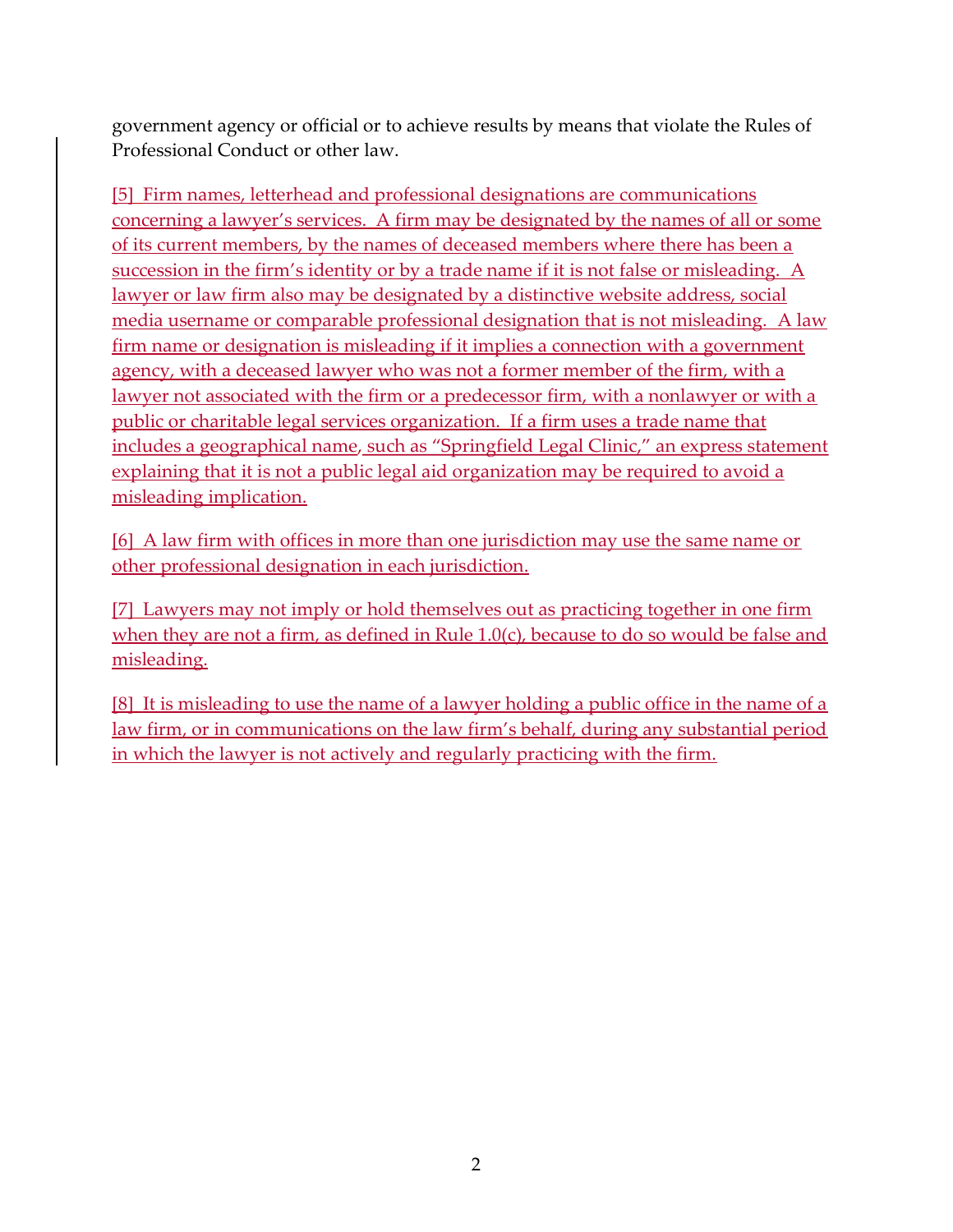# RULE 7.2: ADVERTISING

(a) Subject to  $\Delta$  lawyer may communicate information regarding the requirements of Rules 7.1 and 7.3, a lawyer may advertiselawyer's services through written, recorded, or electronic communications, including publicany media.

(b) A lawyer shall not compensate, give or promise anything of value to a person for recommending the lawyer's services except that a lawyer may

(1) pay the reasonable costs of advertisements or communications permitted by this rule;

(2) pay the usual charges of a legal service plan or a not-for-profit  $or$ qualified lawyer referral service;

(3) pay for a law practice in accordance with Rule 1.17; and

(4) refer clients to another lawyer or a nonlawyer professional pursuant to an agreement not otherwise prohibited under these rules that provides for the other person to refer clients or customers to the lawyer, if:

(i) the reciprocal referral agreement is not exclusive $\vec{z}$  and

(ii) the client is informed of the existence and nature of the agreement-; and

(5) give nominal gifts as an expression of appreciation that are neither intended nor reasonably expected to be a form of compensation for recommending a lawyer's services.

(c) A lawyer shall not state or imply that a lawyer is certified as a specialist in a particular field of law, unless:

(1) the lawyer has been certified as a specialist by an organization that has been approved by an appropriate authority of the state or the District of Columbia or a U.S. Territory or that has been accredited by the American Bar Association; and

(2) the name of the certifying organization is clearly identified in the communication.

(d) Any communication made pursuant tounder this rule shall must include the name and contact information of at least one lawyer or law firm responsible for its content.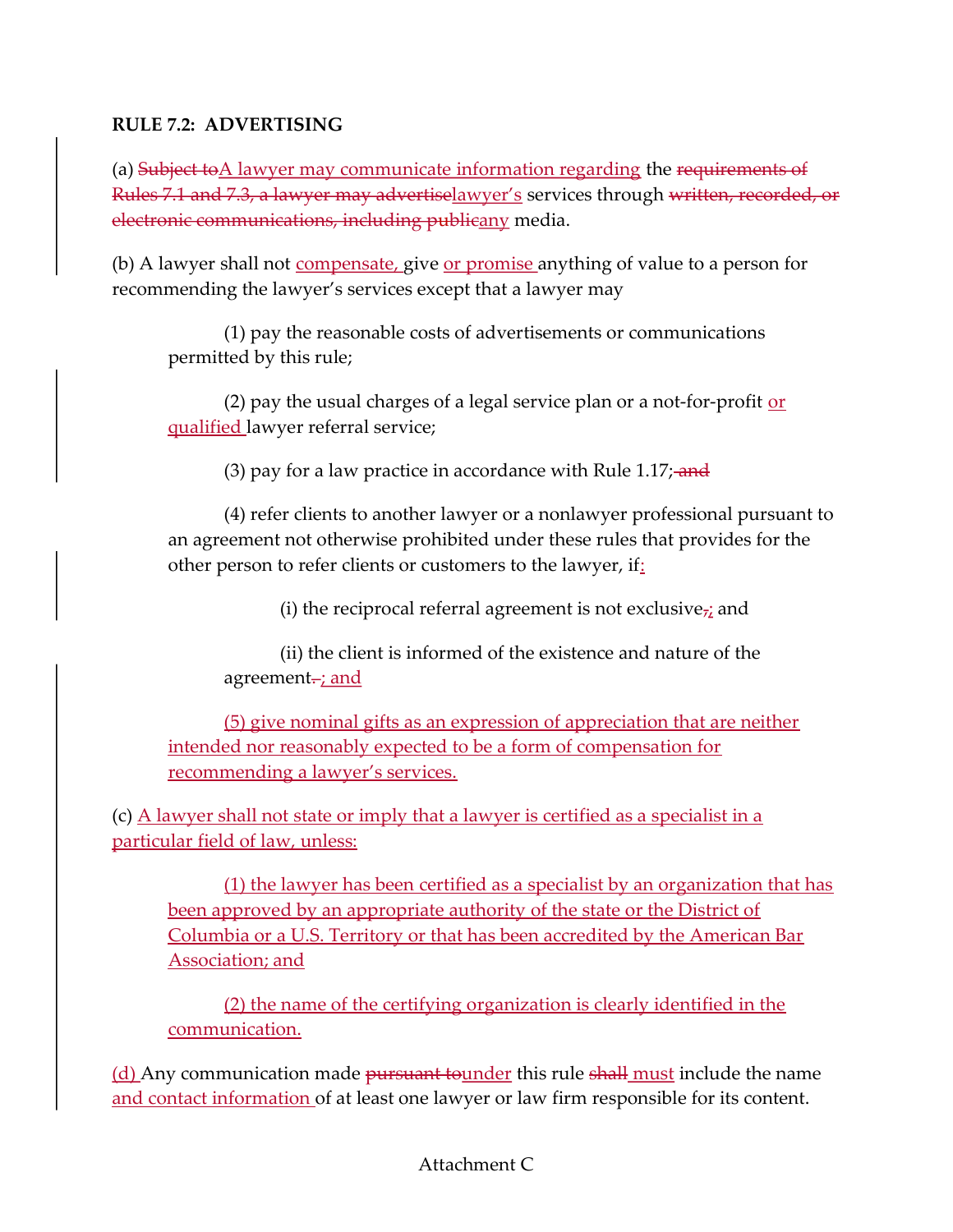#### Comment

[1] To assist the public in learning about and obtaining legal services, lawyers should be allowed to make known their services not only through reputation but also through organized information campaigns in the form of advertising. Advertising involves an active quest for clients, contrary to the tradition that a lawyer should not seek clientele. However, the public's need to know about legal services can be fulfilled in part through advertising. This need is particularly acute in the case of persons of moderate means who have not made extensive use of legal services. The interest in expanding public information about legal services ought to prevail over considerations of tradition. Nevertheless, advertising by lawyers entails the risk of practices that are misleading or overreaching.

 $[21]$  This rule permits public dissemination of information concerning a lawyer's or law firm's name, address, email address, website, and telephone number; the kinds of services the lawyer will undertake; the basis on which the lawyer's fees are determined, including prices for specific services and payment and credit arrangements; a lawyer's foreign language ability; names of references and, with their consent, names of clients regularly represented; and other information that might invite the attention of those seeking legal assistance.

[3] Questions of effectiveness and taste in advertising are matters of speculation and subjective judgment. Some jurisdictions have had extensive prohibitions against television and other forms of advertising, against advertising going beyond specified facts about a lawyer, or against "undignified" advertising. Television, the Internet, and other forms of electronic communication are now among the most powerful media for getting information to the public, particularly persons of low and moderate income; prohibiting television, Internet, and other forms of electronic advertising, therefore, would impede the flow of information about legal services to many sectors of the public. Limiting the information that may be advertised has a similar effect and assumes that the bar can accurately forecast the kind of information that the public would regard as relevant.

4] Neither this rule nor Rule 7.3 prohibits communications authorized by law, such as notice to members of a class in class action litigation.

#### Paying Others to Recommend a Lawyer

[52] Except as permitted under paragraphs  $(b)(1)-(b)(45)$ , lawyers are not permitted to pay others for recommending the lawyer's services-or for channeling professional work in a manner that violates Rule 7.3. A communication contains a recommendation if it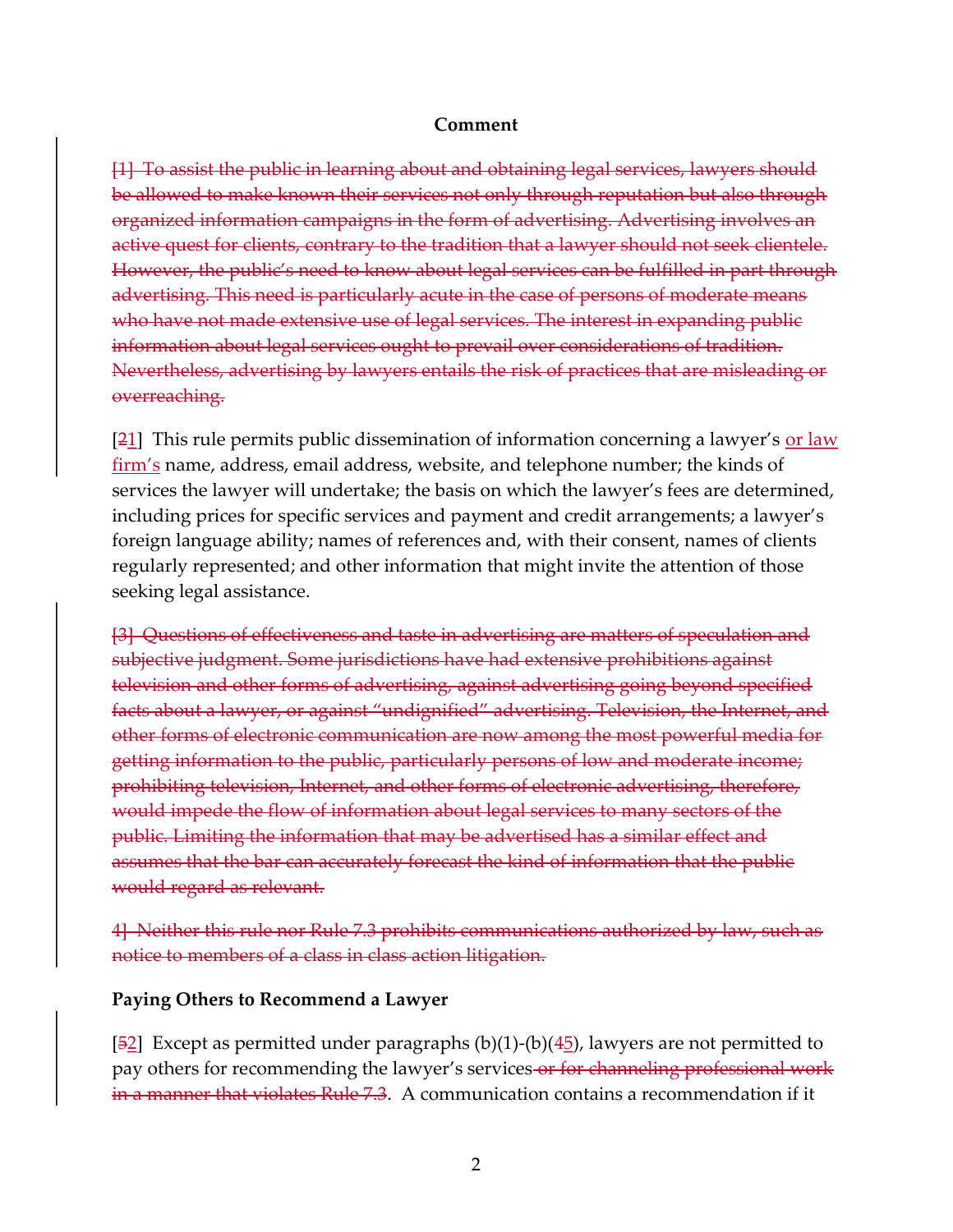endorses or vouches for a lawyer's credentials, abilities, competence, character, or other professional qualities. Directory listings and group advertisements that list lawyers by practice area, without more, do not constitute impermissible "recommendations."

 $[3]$  Paragraph (b)(1), however, allows a lawyer to pay for advertising and communications permitted by this rule, including the costs of print directory listings, on-line directory listings, newspaper ads, television and radio airtime, domain-name registrations, sponsorship fees, Internet-based advertisements, and group advertising. A lawyer may compensate employees, agents and vendors who are engaged to provide marketing or client-development services, such as publicists, public-relations personnel, business-development staff, television and radio station employees or spokespersons and website designers. Moreover,

[4] Paragraph (b)(5) permits lawyers to give nominal gifts as an expression of appreciation to a person for recommending the lawyer's services or referring a prospective client. The gift may not be more than a token item as might be given for holidays, or other ordinary social hospitality. A gift is prohibited if offered or given in consideration of any promise, agreement or understanding that such a gift would be forthcoming or that referrals would be made or encouraged in the future.

 $[5]$  a $\overline{A}$  lawyer may pay others for generating client leads, such as Internet-based client leads, as long as the lead generator does not recommend the lawyer, any payment to the lead generator is consistent with Rules 1.5(e) (division of fees) and 5.4 (professional independence of the lawyer), and the lead generator's communications are consistent with Rule 7.1 (communications concerning a lawyer's services). To comply with Rule 7.1, a lawyer must not pay a lead generator that states, implies, or creates a reasonable impression that it is recommending the lawyer, is making the referral without payment from the lawyer, or has analyzed a person's legal problems when determining which lawyer should receive the referral. See Comment [2] (definition of "recommendation"). See also Rule 5.3 (duties of lawyers and law firms with respect to the conduct of nonlawyers); Rule 8.4(a) (duty to avoid violating the Rules through the acts of another).

[6] A lawyer may pay the usual charges of a legal service plan or a not-for-profit  $or$ </u> qualified lawyer referral service. A legal service plan is a prepaid or group legal service plan or a similar delivery system that assists people who seek to secure legal representation. A lawyer referral service, on the other hand, is any organization that holds itself out to the public as a lawyer referral service. SuchQualified referral services are understood by the public to be consumer-oriented organizations that provide unbiased referrals to lawyers with appropriate experience in the subject matter of the representation and afford other client protections, such as complaint procedures or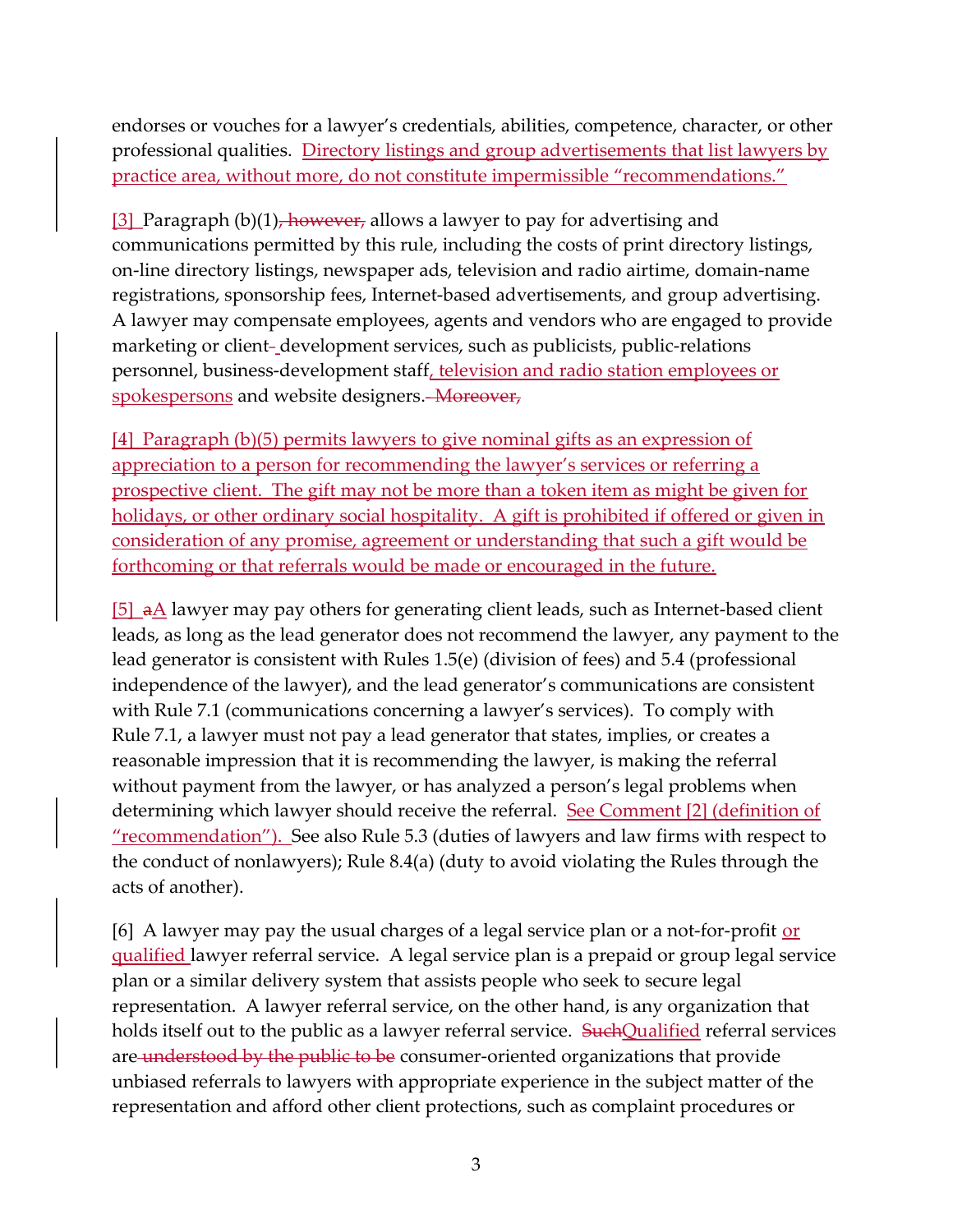malpractice insurance requirements. Consequently, this rule only permits a lawyer to pay the usual charges of a not-for-profit or qualified lawyer referral service. A qualified lawyer referral service is one that is approved by an appropriate regulatory authority as affording adequate protections for the public. See, e.g., the American Bar Association's Model Supreme Court Rules Governing Lawyer Referral Services and Model Lawyer Referral and Information Service Quality Assurance Act. In order to constitute a qualified lawyer referral service in Minnesota, the referral service must show compliance with the American Bar Association's Model Supreme Court Rules Governing Lawyer Referral Services by obtaining certification to use the American Bar Association Lawyer Referral Logo and Tagline.

[7] A lawyer who accepts assignments or referrals from a legal service plan or referrals from a not for profit lawyer referral service must act reasonably to assure that the activities of the plan or service are compatible with the lawyer's professional obligations. See Rule 5.3. Legal service plans and lawyer referral services may communicate with the public, but such communication must be in conformity with these Rules. Thus, advertising must not be false or misleading, as would be the case if the communications of a group advertising program or a group legal services plan would mislead the public to think that it was a lawyer referral service sponsored by a state agency or bar association. Nor could the lawyer allow in person or telephonic contacts that would violate Rule 7.3.

[8] A lawyer also may agree to refer clients to another lawyer or a nonlawyer professional, in return for the undertaking of that person to refer clients or customers to the lawyer. Such reciprocal referral arrangements must not interfere with the lawyer's professional judgment as to making referrals or as to providing substantive legal services. See Rules 2.1 and 5.4(c). Except as provided in Rule 1.5(e), a lawyer who receives referrals from a lawyer or nonlawyer professional must not pay anything solely for the referral, but the lawyer does not violate paragraph (b) of this rule by agreeing to refer clients to the other lawyer or nonlawyer professional, so long as the reciprocal referral agreement is not exclusive and the client is informed of the referral agreement. Conflicts of interest created by such arrangements are governed by Rule 1.7. Reciprocal referral agreements should not be of indefinite duration and should be reviewed periodically to determine whether they comply with these Rules. This rule does not restrict referrals or divisions of revenues or net income among lawyers within afirms comprised of multiple entities.

# Communications about Fields of Practice

[9] Paragraph (c) of this rule permits a lawyer to communicate that the lawyer does or does not practice in particular areas of law. A lawyer is generally permitted to state that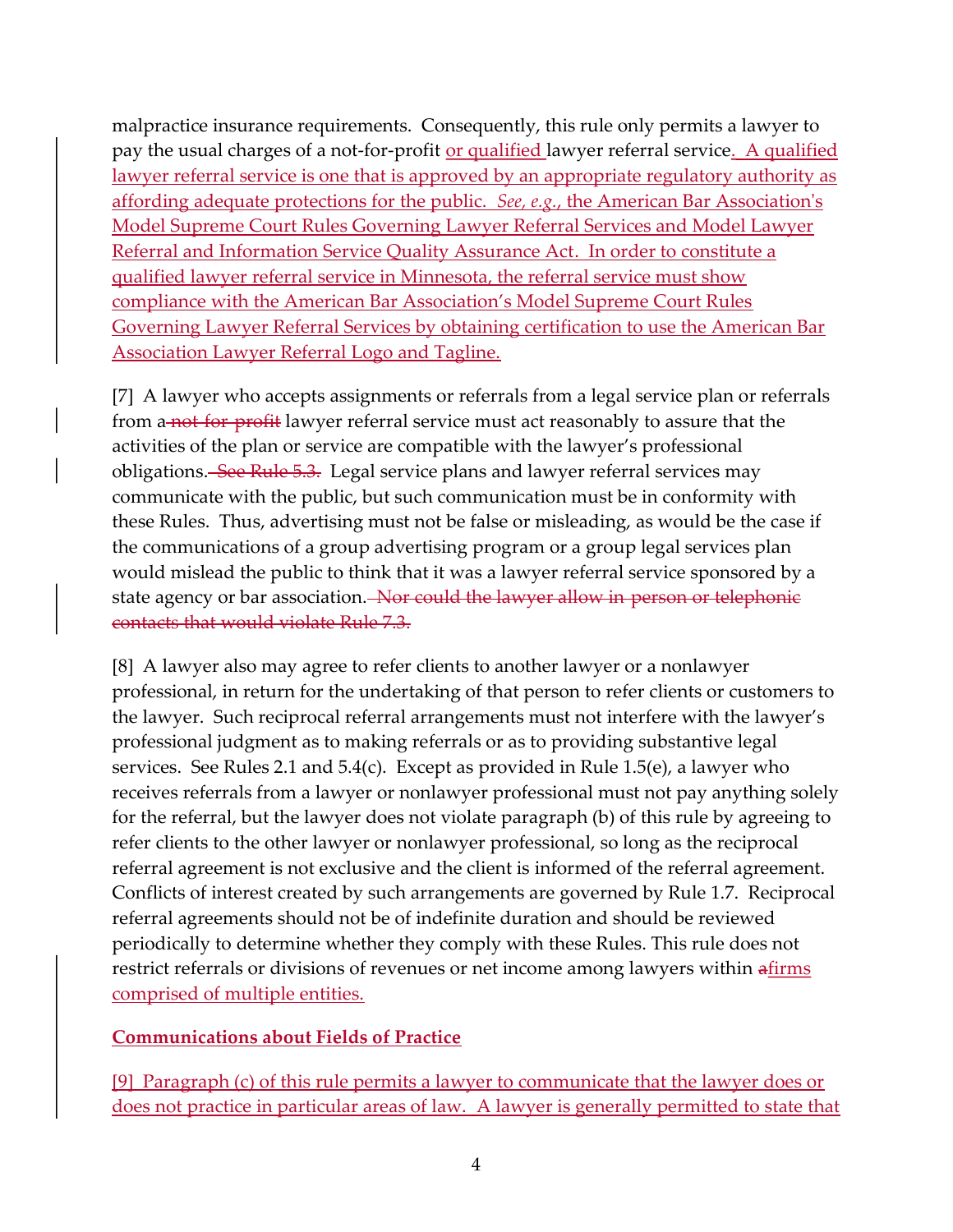the lawyer "concentrates in" or is a "specialist," practices a "specialty," or "specializes in" particular fields based on the lawyer's experience, specialized training or education, but such communications are subject to the "false and misleading" standard applied in Rule 7.1 to communications concerning a lawyer's services.

[10] The Patent and Trademark Office has a long-established policy of designating lawyers practicing before the Office. The designation of Admiralty practice also has a long historical tradition associated with maritime commerce and the federal courts. A lawyer's communications about these practice areas are not prohibited by this rule.

[11] This rule permits a lawyer to state that the lawyer is certified as a specialist in a field of law if such certification is granted by an organization approved by an appropriate authority of a state, the District of Columbia or a U.S. Territory or accredited by the American Bar Association or another organization, such as a state supreme court or a state bar association, that has been approved by the authority of the state, the District of Columbia or a U.S. Territory to accredit organizations that certify lawyers as specialists. Certification signifies that an objective entity has recognized an advanced degree of knowledge and experience in the specialty area greater than is suggested by general licensure to practice law. Certifying organizations may be expected to apply standards of experience, knowledge and proficiency to ensure that a lawyer's recognition as a specialist is meaningful and reliable. To ensure that consumers can obtain access to useful information about an organization granting certification, the name of the certifying organization must be included in any communication regarding the certification.

# Required Contact Information

[12] This rule requires that any communication about a lawyer or law firm's services include the name of, and contact information for, the lawyer or law firm. Contact information includes a website address, a telephone number, an email address or a physical office location.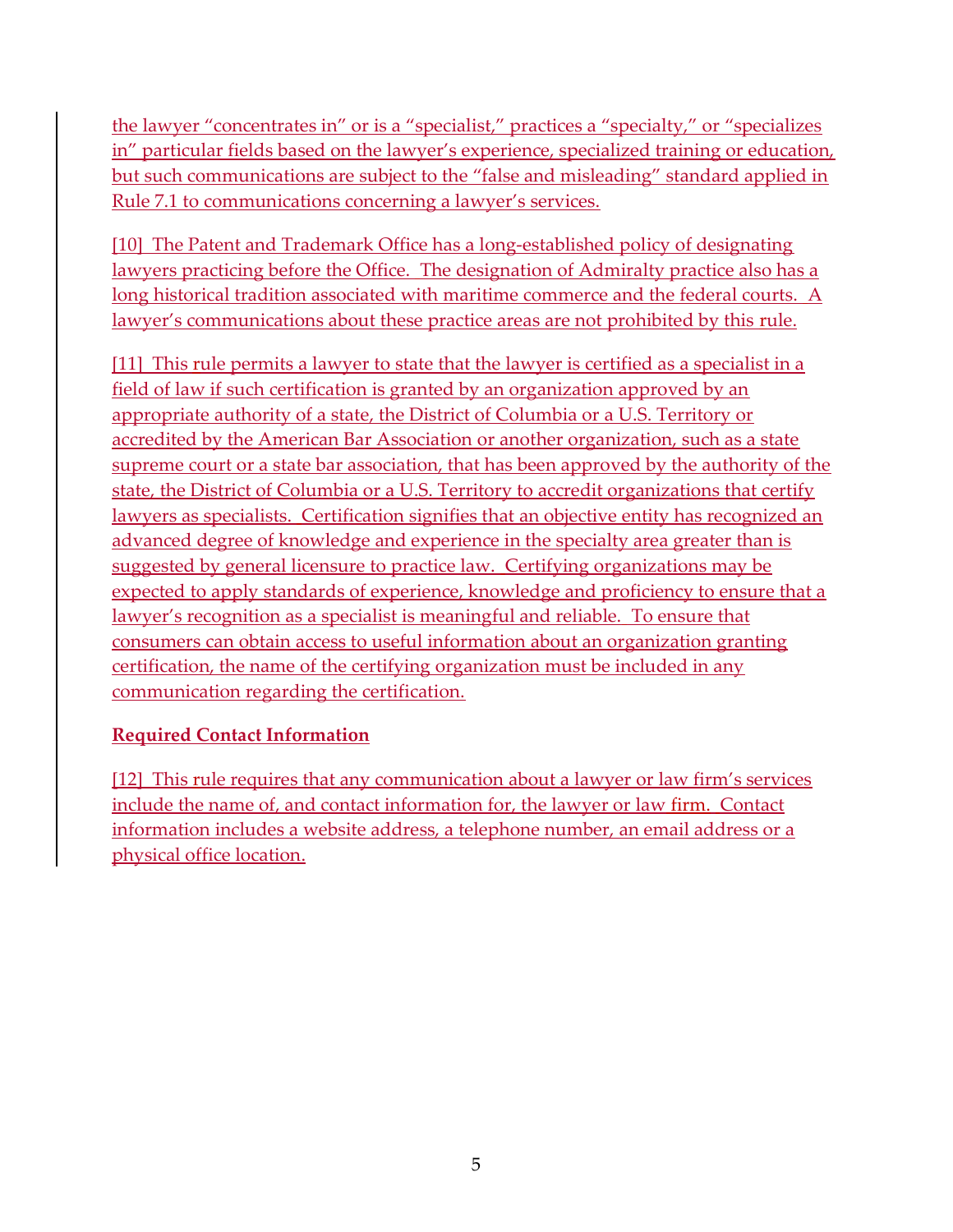# RULE 7.3: SOLICITATION OF CLIENTS

(a) A lawyer shall not"Solicitation" or "solicit" denotes a communication initiated by inor on behalf of a lawyer or law firm that is directed to a specific person or the lawyer knows or reasonably should know needs legal services in a particular matter and that offers to provide, or reasonably can be understood as offering to provide, legal services for that matter.

(b) A lawyer shall not solicit professional employment by live telephone person-toperson contact solicit professional employment from anyone when a significant motive for the lawyer's doing so is the lawyer's or law firm's pecuniary gain, unless the person contacted: contact is with a:

 $(1)$  is a lawyer; or

(2) person who has a family, close personal, or prior **business or professional** relationship with the lawyer- or law firm; or

(b) A lawyer shall not solicit professional employment by written, recorded, or electronic communication or (3) person who routinely uses for business purposes the type of legal services offered by in person or telephone contact the lawyer.

(c) A lawyer shall not solicit professional employment even when not otherwise prohibited by paragraph  $(a)b$ , if:

(1) the target of the solicitation has made known to the lawyer a desire not to be solicited by the lawyer; or

(2) the solicitation involves coercion, duress, or harassment.

(c) Every written, recorded, or electronic communication from a lawyer soliciting professional employment from anyone known to be in need of legal services in a particular matter shall clearly and conspicuously include the words "Advertising Material" on the outside envelope, if any, and within any written, recorded, or electronic communication, unless the recipient of the communication is a person specified in paragraphs  $(a)(1)$  or  $(a)(2)$ .

(d) (d) This rule does not prohibit communications authorized by law or ordered by a court or other tribunal.

(e) Notwithstanding the prohibitions in paragraph (a),this rule, a lawyer may participate with a prepaid or group legal service plan operated by an organization not owned or directed by the lawyer that uses in-live person-or telephone-to-person contact to solicit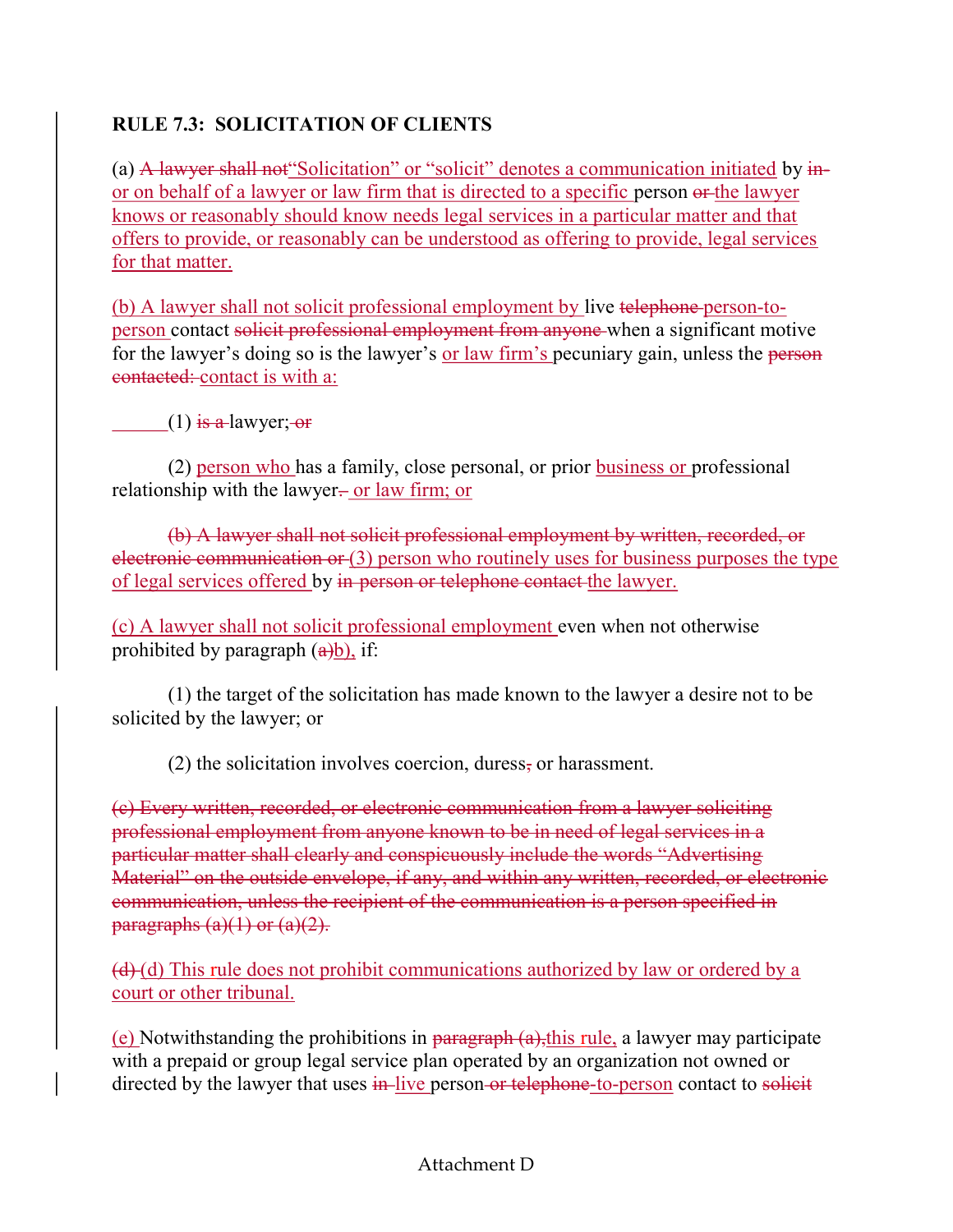membershipsenroll members or sell subscriptions for the plan from persons who are not known to need legal services in a particular matter covered by the plan.

## Comment

[1] A solicitation is Paragraph (b) prohibits a targeted communication initiated by the lawyer that is directed to a specific from soliciting professional employment by live person and that offers to provide, or can reasonably be understood as offering to provide, legal services. In contrast, a -to-person contact when a significant motive for the lawyer's doing so is the lawyer's or the law firm's pecuniary gain. A lawyer's communication typically doesis not constitute a solicitation if it is directed to the general public, such as through a billboard, an Internet banner advertisement, a website or a television commercial, or if it is in response to a request for information or is automatically generated in response to Internetelectronic searches.

[2] There is a potential for abuse when a solicitation involves direct in person or live telephone contact by a lawyer with someone known to need legal services. These forms of contact subject[2] "Live person-to-person contact" means in-person, face-to-face, live telephone and other real-time visual or auditory person-to-person communications where the person is subject to a direct personal encounter without time for reflection. Such person-to-person contact does not include chat rooms, text messages or other written communications that recipients may easily disregard. A potential for overreaching exists when a lawyer, seeking pecuniary gain, solicits a person known to be in need of legal services. This form of contact subjects a person to the private importuning of the trained advocate in a direct interpersonal encounter. The person, who may already feel overwhelmed by the circumstances giving rise to the need for legal services, may find it difficult to fully to evaluate all available alternatives with reasoned judgment and appropriate self--interest in the face of the lawyer's presence and insistence upon being retained immediately an immediate response. The situation is fraught with the possibility of undue influence, intimidation, and over-reachingoverreaching.

[3] This The potential for abuseoverreaching inherent in direct in-live person-or live telephone solicitation-to-person contact justifies its prohibition, particularly since lawyers have alternative means of conveying necessary information to those who may be in need of legal services. In particular, communications can be mailed or transmitted by email or other electronic means that do not involve real time contact and do not violate other laws governing solicitations.. These forms of communications and solicitations make it possible for the public to be informed about the need for legal services, and about the qualifications of available lawyers and law firms, without subjecting the public to direct in-live person-or telephone-to-person persuasion that may overwhelm a person's judgment.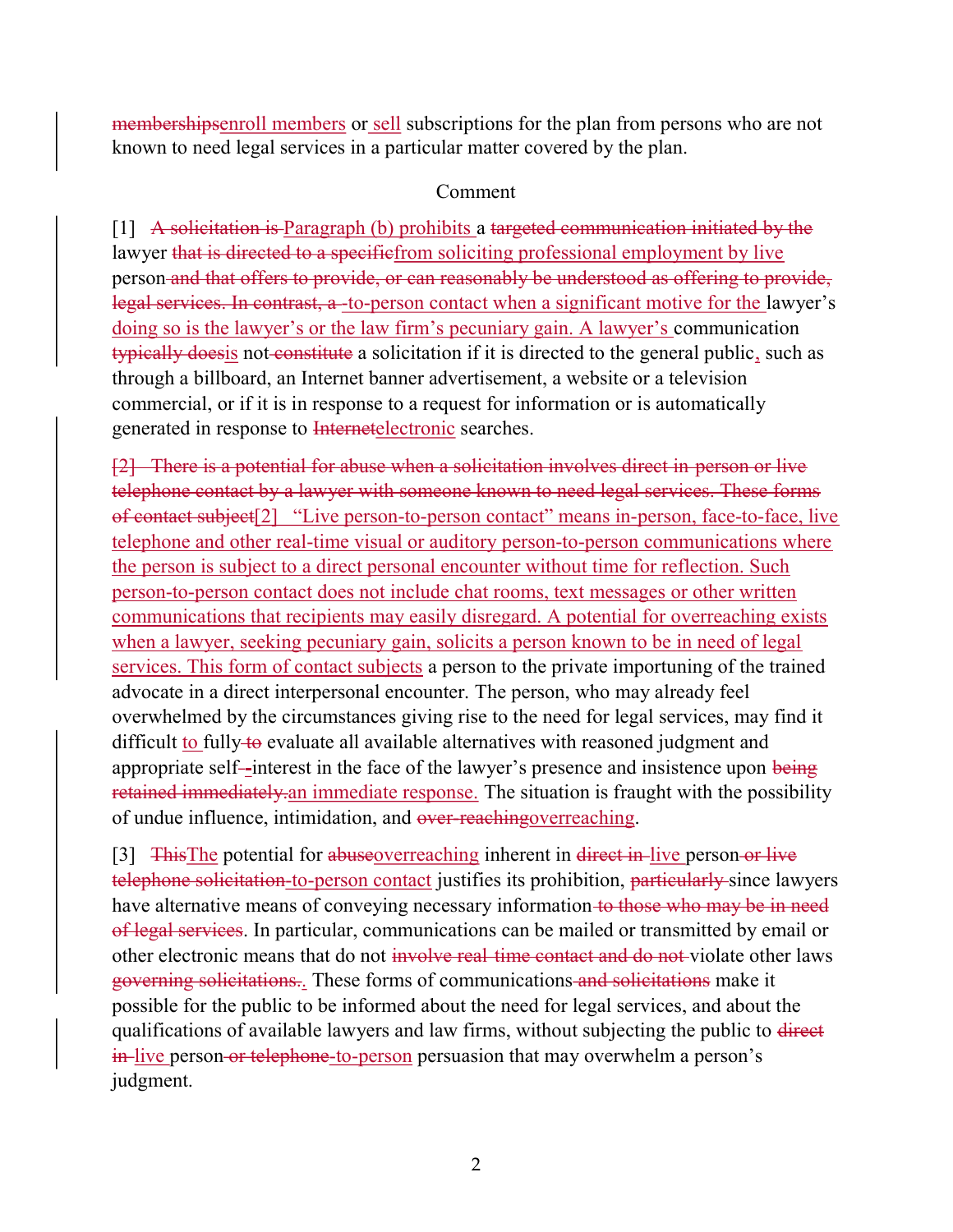[4] The use of general advertising and written, recorded or electronic communications to transmit information from lawyer to the public, rather than direct in person or live telephone contact, will help to assure that the information flows cleanly as well as freely. The contents of advertisements and communications permitted under Rule 7.2 can be permanently recorded so that they cannot be disputed and may be shared with others who know the lawyer. This potential for informal review is itself likely to help guard against statements and claims that might constitute false and misleading communications, in violation of Rule 7.1. The contents of direct in-person or live telephone contact can be disputed and may not be subject to third-party scrutiny.[4] The contents of live person-to-person contact can be disputed and may not be subject to third-party scrutiny. Consequently, they are much more likely to approach (and occasionally cross) the dividing line between accurate representations and those that are false and misleading.

[5] There is far less likelihood that a lawyer would engage in abusive practicesoverreaching against a former client, or a person with whom the lawyer has a close personal or, family, business or professional relationship, or in situations in which the lawyer is motivated by considerations other than the lawyer's pecuniary gain. Nor is there a serious potential for abuse when the person contacted is a lawyer. Consequently, the general prohibition in Rule 7.3(a) and the requirements of Rule 7.3(c) are not applicable in those situations. Also, paragraph (aoverreaching when the person contacted is a lawyer or is known to routinely use the type of legal services involved for business purposes. Examples include persons who routinely hire outside counsel to represent the entity; entrepreneurs who regularly engage business, employment law or intellectual property lawyers; small business proprietors who routinely hire lawyers for lease or contract issues; and other people who routinely retain lawyers for business transactions or formations. Paragraph (b) is not intended to prohibit a lawyer from participating in constitutionally protected activities of public or charitable legal-service organizations or bona fide political, social, civic, fraternal, employee or trade organizations whose purposes include providing or recommending legal services to itstheir members or beneficiaries.

[6] But even permitted forms of A solicitation can be abused. Thus, any solicitation whichthat contains information which is false or misleading information within the meaning of Rule 7.1, which that involves coercion, duress or harassment within the meaning of Rule 7.3( $\frac{1}{2}$  (c)(2), or which that involves contact with someone who has made known to the lawyer a desire not to be solicited by the lawyer within the meaning of Rule  $7.3(b)(1)$  is prohibited. Moreover, if after sending a letter or other communication as permitted by Rule 7.2 the lawyer receives no response, any further effort to communicate with the recipient of the communication may violate the provisions of Rule  $7.3(b)c(1)$  is prohibited. Live, person-to-person contact of individuals who may be especially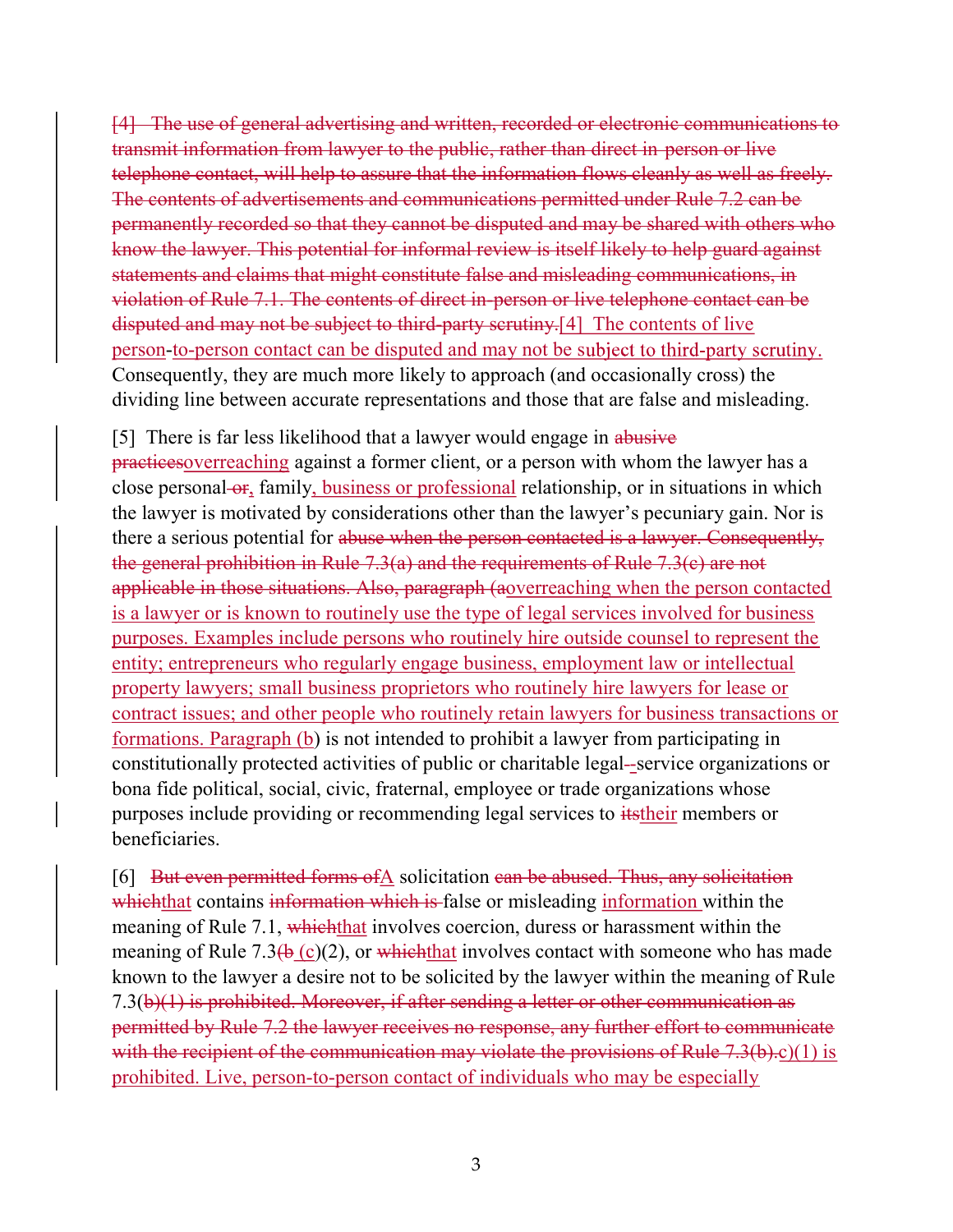vulnerable to coercion or duress is ordinarily not appropriate, for example, the elderly, those whose first language is not English, or the disabled.

[7] This rule is Rule does not intended to prohibit a lawyer from contacting representatives of organizations or groups that may be interested in establishing a group or prepaid legal plan for their members, insureds, beneficiaries or other third parties for the purpose of informing such entities of the availability of and details concerning the plan or arrangement which the lawyer or lawyer's lawyer's firm is willing to offer. This form of communication is not directed to people who are seeking legal services for themselves. Rather, it is usually addressed to an individual acting in a fiduciary capacity seeking a supplier of legal services for others who may, if they choose, become prospective clients of the lawyer. Under these circumstances, the activity which the lawyer undertakes in communicating with such representatives and the type of information transmitted to the individual are functionally similar to and serve the same purpose as advertising permitted under Rule 7.2.

[8] The requirement in Rule 7.3(c) that certain communications be marked "Advertising Material" does not apply to communications sent in response to requests of potential clients or their spokespersons or sponsors. General announcements by lawyers, including changes in personnel or office location, do not constitute communications soliciting professional employment from a client known to be in need of legal services within the meaning of this rule.

[8] Communications authorized by law or ordered by a court or tribunal include a notice to potential members of a class in class action litigation.

[9] Paragraph  $(d_e)$  of this rule Rule permits a lawyer to participate with an organization which uses personal contact to solicitenroll members for its group or prepaid legal service plan, provided that the personal contact is not undertaken by any lawyer who would be a provider of legal services through the plan. The organization must not be owned by or directed (whether as manager or otherwise) by any lawyer or law firm that participates in the plan. For example, paragraph  $(d_e)$  would not permit a lawyer to create an organization controlled directly or indirectly by the lawyer and use the organization for the  $\frac{1}{n}$ -person or telephone-to-person solicitation of legal employment of the lawyer through memberships in the plan or otherwise. The communication permitted by these organizations also must not be directed to a person known to need legal services in a particular matter, but is to must be designed to inform potential plan members generally of another means of affordable legal services. Lawyers who participate in a legal service plan must reasonably assure that the plan sponsors are in compliance with Rules 7.1, 7.2 and  $7.3(b)$ . See  $8.4(a(c))$ .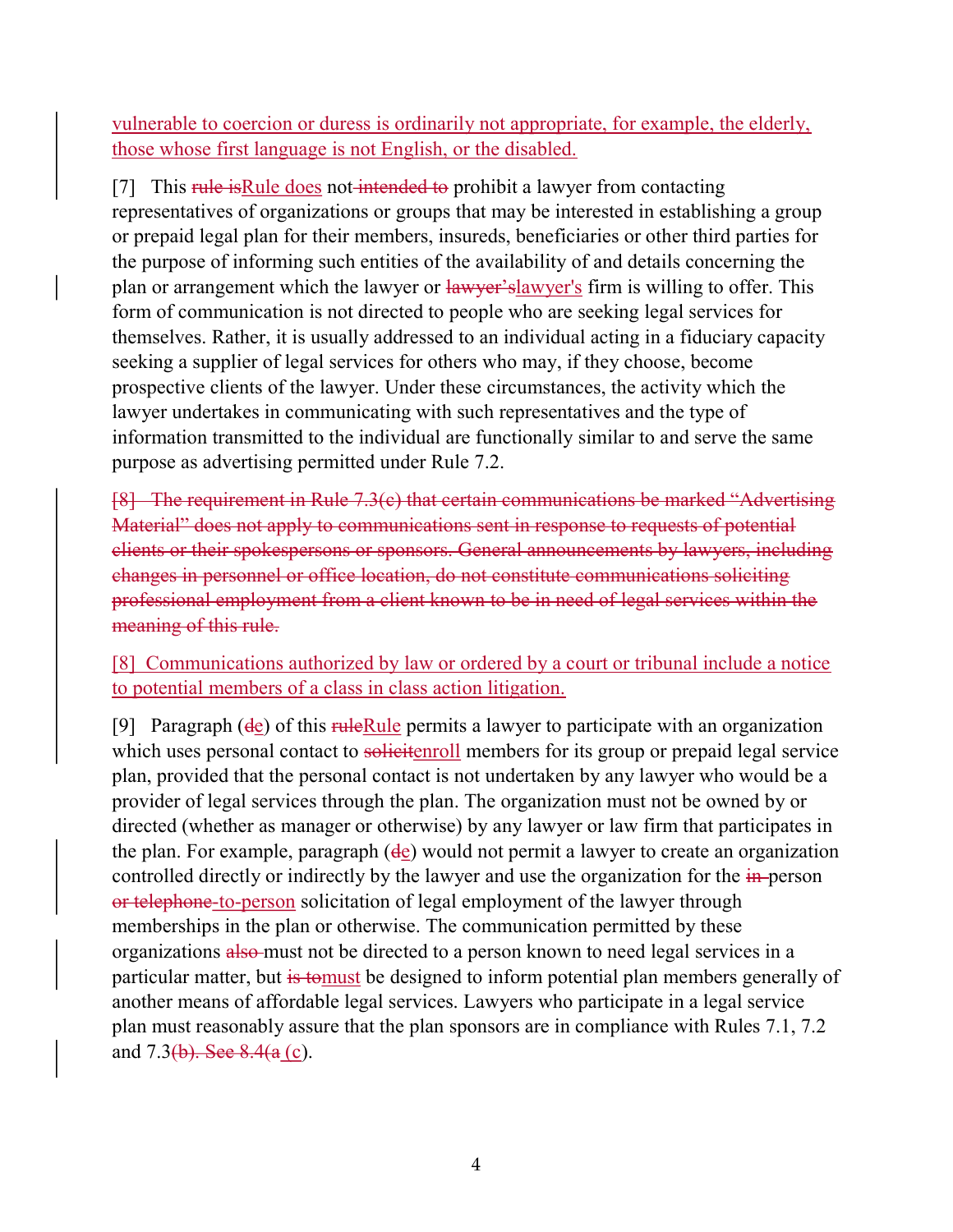# RULE 7.4: COMMUNICATION OF FIELDS OF PRACTICE AND **CERTIFICATION**

(a) A lawyer may communicate the fact that the lawyer does or does not practice in particular fields of law.

(b) A lawyer admitted to engage in patent practice before the United States Patent and Trademark Office may use the designation "Patent Attorney" or a substantially similar designation.

(c) A lawyer engaged in admiralty practice may use the designation "Admiralty," "Proctor in Admiralty," or a substantially similar designation.

(d) In any communication subject to Rules 7.2, 7.3, or 7.5, a lawyer shall not state or imply that a lawyer is a specialist or certified as a specialist in a particular field of law except as follows:

(1) the communication shall clearly identify the name of the certifying organization, if any, in the communication; and

(2) if the attorney is not certified as a specialist or if the certifying organization is not accredited by the Minnesota Board of Legal Certification, the communication shall clearly state that the attorney is not certified by any organization accredited by the Board, and in any advertising subject to Rule 7.2, this statement shall appear in the same sentence that communicates the certification.

#### Comment

[1] Paragraph (a) of this rule permits a lawyer to indicate areas of practice in communications about the lawyer's services. If a lawyer practices only in certain fields, or will not accept matters except in a specified field or fields, the lawyer is permitted to so indicate. A lawyer is generally permitted to state that the lawyer is a "specialist," practices a "specialty," or "specializes in" particular fields, but such communications are subject to the "false and misleading" standard applied in Rule 7.1 to communications concerning a lawyer's services.

[2] Paragraph (b) recognizes the long established policy of the Patent and Trademark Office for the designation of lawyers practicing before the Office. Paragraph (c) recognizes that designation of Admiralty practice has a long historical tradition associated with maritime commerce and the federal courts.

[3] Paragraph (d) permits a lawyer to state that the lawyer is certified as a specialist in a field of law if such certification is granted by an organization that has been accredited by the Board of Legal Certification. Certification signifies that an objective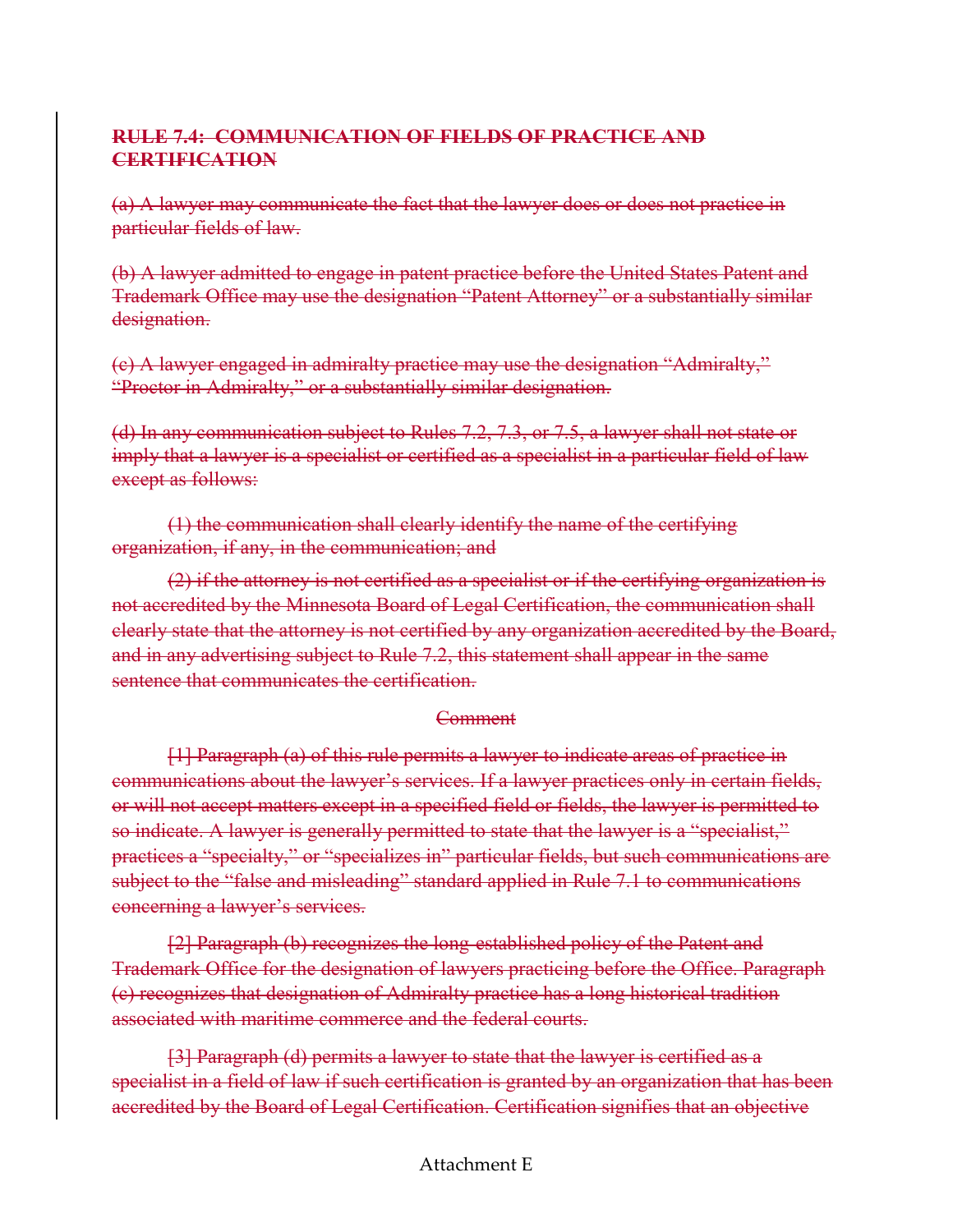entity has recognized an advanced degree of knowledge and experience in the specialty area greater than is suggested by general licensure to practice law. Certifying organizations may be expected to apply standards of experience, knowledge and proficiency to insure that a lawyer's recognition as a specialist is meaningful and reliable. In order to insure that consumers can obtain access to useful information about an organization granting certification, the name of the certifying organization must be included in any communication regarding the certification.

[4] Lawyers may also be certified as specialists by organizations that either have not yet been accredited to grant such certification or have been disapproved. In such instances, the consumer may be misled as to the significance of the lawyer's status as a certified specialist. The rule therefore requires that a lawyer who chooses to communicate recognition by such an organization also clearly state the absence or denial of the organization's authority to grant such certification. Because lawyer advertising through public media and written or recorded communications invites the greatest danger of misleading consumers, the absence or denial of the organization's authority to grant certification must be clearly stated in such advertising in the same sentence that communicates the certification.